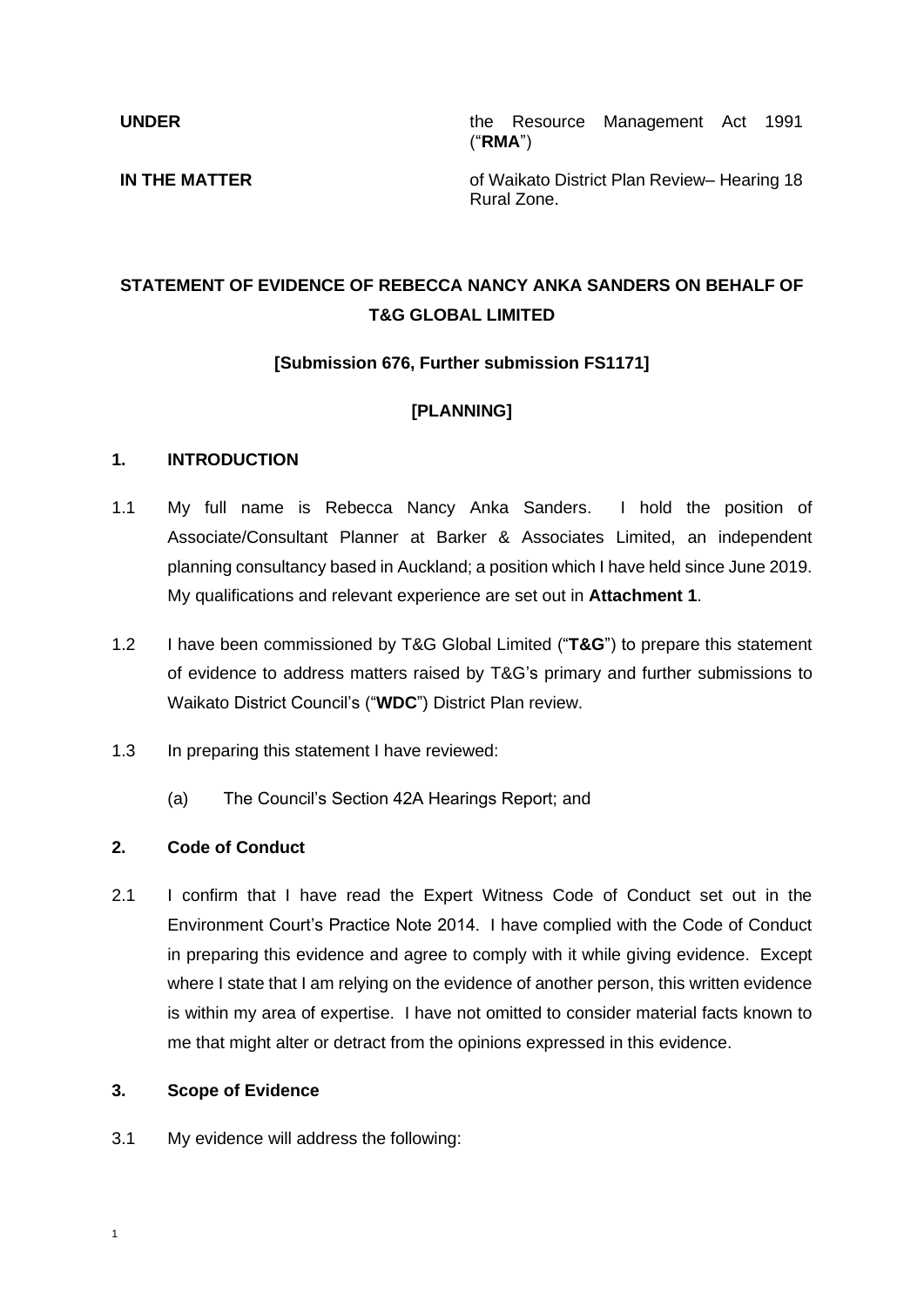- (a) T&G's request to amend to the definition of "Farming" to allow for the processing of produce grown on other sites owned or leased by the same owner (Submission 676.5);
- (b) The appropriate wording of proposed *Policy 5.3.2 Density of dwellings and buildings within the rural environment* to ensure that the Plan recognises the need for workers accommodation to support the primary production sector; and
- (c) T&G's request to amend rule 22.3.1 to provide for workers accommodation up to 120m2 for workers engaged in rural production activities as a Permitted activity (Submission 676.3 & 676.17).

## **4. EXECUTIVE SUMMARY**

- 4.1 This evidence has been prepared in support of submissions and further submissions from T&G regarding the ability to undertake processing of primary produce in the Rural Zone as a permitted activity and provide workers accommodation.
- 4.2 T&G undertakes horticultural activities within the Waikato District which include growing under glass house cover, packing depots, transport the accommodation of horticultural workers and general administration and office functions.
- 4.3 In my view, the amendments T&G has requested to the definition of "Farming" will better enable the ability to undertake processing of primary produce at an appropriate scale within the Rural Zone. This is consistent with the proposed strategic direction within the NPS HPL and the higher order policy direction of the RPS which, seek to support the primary sector and provide for the continued operation and development of primary production activities.
- 4.4 The provision for workers accommodation within the Rural Zone will also assist with meeting strategic policy directions seeking to provide for the continued operation and development of primary production activities. To function effectively the horticultural sector requires access to labour and the provision, where necessary, of farm workers' accommodation that addresses permanent and seasonal worker accommodation needs.

### **5. BACKGROUND**

5.1 T&G is one of the largest growers of fresh produce in New Zealand servicing both domestic and international markets. T&G are involved in all aspects of the fresh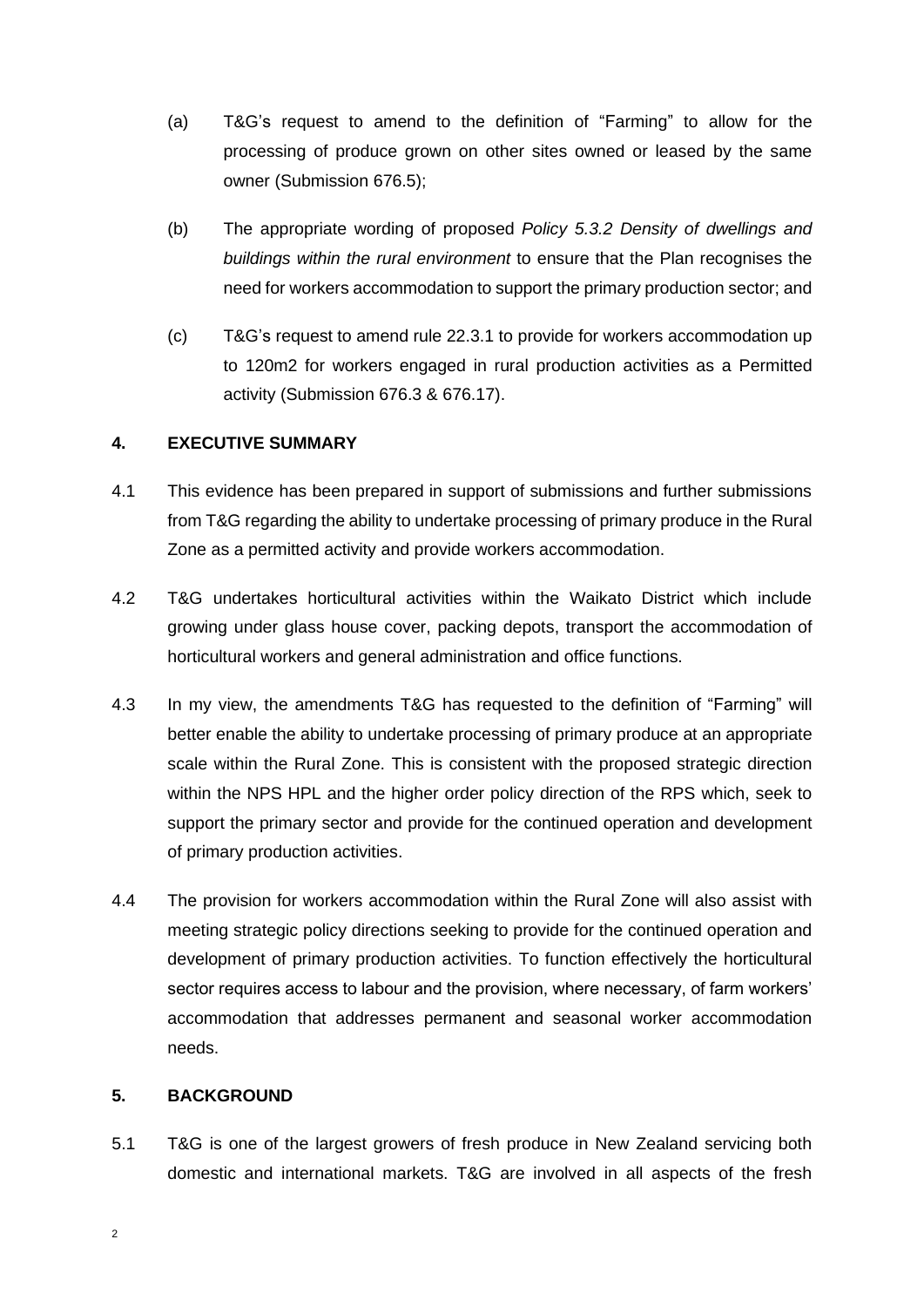produce supply chain including growing, packaging, shipping, sales/distribution and marketing.

- 5.2 T&G undertakes horticultural activities within the Waikato District. This includes growing under glass house cover, packing depots, transport the accommodation of horticultural workers and general administration and office functions.
- 5.3 T&G employs 2500 seasonal workers nationwide which includes local workers and seasonal workers from the Pacific Islands under the Recognised Seasonal Employer (RSE). T&G employs seasonal workers within the Waikato District.
- 5.4 T&G has made specific submission points on the rural chapter of the proposed plan and the associated definitions to efficiently and effectively achieve the objectives of the Proposed Plan as well as the higher order policy direction within Waikato Regional Policy Statement (RPS). In particular, T&G is seeking relief in relation to the provision of workers accommodation within the rural environment and the ability to undertake on site primary produce manufacturing.

## **6. STATUTORY AND POLICY CONTEXT**

#### Proposed National Policy Statement for Highly Productive Land

- 6.1 In August 2019 the Ministry for the Environment and the Ministry for Primary Industries released the proposed National Policy Statement for Highly Productive Land (**NPS – HPL**). The purpose of the proposed NPS-HPL is to improve the way that highly productive land is managed under the RMA. In particular it is proposed to set broad objectives which:
	- Recognise the value and long-term benefits of using highly productive land for primary production; and
	- Maintain the availability of highly productive land for primary production for future generations.
- 6.2 While the focus of the proposed policy statement is on the protection of highly productive land the broader focus of this policy direction is to support the contributions of the primary sector. The discussion document that was released with the NPS-HPL recognises that Primary sector activities (such as on a farm, orchard, vineyard or market garden) support employment and businesses across the primary sector value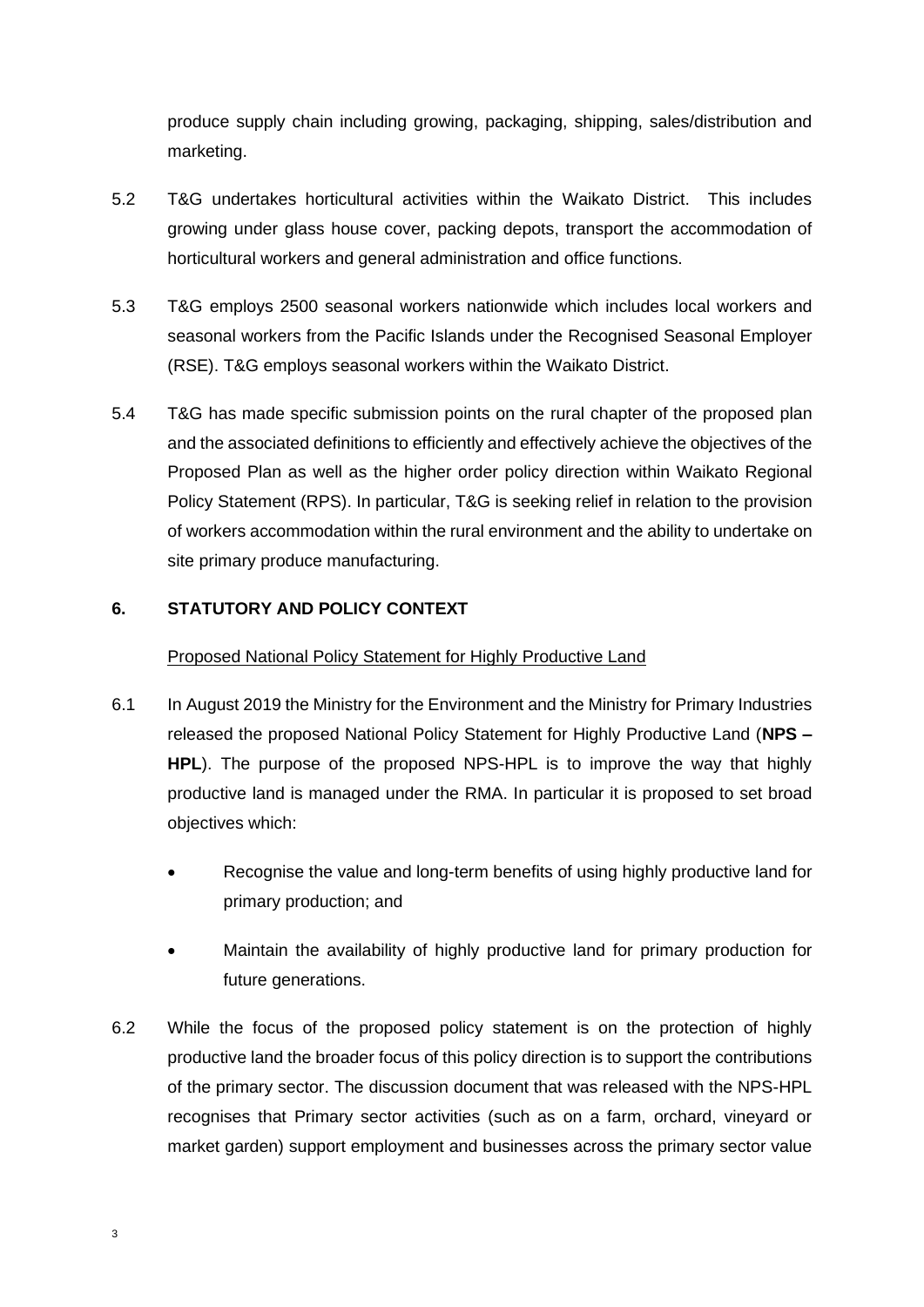chain<sup>1</sup>. The primary sector also has a crucial role in meeting consumer expectations through producing crops at yields which will maintain the value chain and not increase in the cost of vegetables over time<sup>2</sup>.

- 6.3 In addition to economic, employment and food security benefits the discussion document that was released with the NPS-HPL also recognises that the primary sector has a role in shaping a community's identity as anecdotal information suggests that communities take pride in living in an area that is well known for particular produce<sup>3</sup>. For instance, this identify is celebrated by the community through annual harvesting festivals and regular farmers markets.
- 6.4 The proposed policy statement is on the protection of highly productive land also recognises the relationship with growing operations and rural processing facilities and infrastructure. Access to and rural processing facilities and infrastructure is proposed to be one of the criteria to be considered by Council's in identifying highly productive land.

#### Waikato Regional Policy Statement

6.5 The Waikato Regional Policy Statement (RPS) became operative in May 2016 and includes strategic policies which seek to provide for the continued operation and development of primary production activities (Policy 4.4). The policy direction seeks to recognise the value and long-term benefits of primary production activities which support regionally significant industry (Policy 4.4 (b)). The policy direction also seeks to ensure the adverse effects of primary production are avoided, remedied or mitigated and that positive environmental outcomes are promoted (Policy 4.4 (c) & (g)).

#### Franklin District Operative Plan 2000

6.6 The northern portion of the Waikato District is subject to the Franklin District Operative Plan became operative in February 2000 and includes strategic objectives and policies which provide a high-level policy direction for rural areas. The policy direction seeks to enhance opportunities to utilise the productive potential of natural resources in an environmentally sustainable manner (Objective 17A(7)). Furthermore, the objectives and policies for the Rural Zone seek to provide for economic non-residential activities

<sup>1</sup> Ministry for Primary Industries Discussion Document on a Proposed National Policy Statement for Highly Productive Land August 2019 Section 2.2

<sup>&</sup>lt;sup>2</sup> Ministry for Primary Industries Discussion Document on a Proposed National Policy Statement for Highly Productive Land August 2019 Section 2.2

<sup>&</sup>lt;sup>3</sup> Ministry for Primary Industries Discussion Document on a Proposed National Policy Statement for Highly Productive Land August 2019 Section 2.2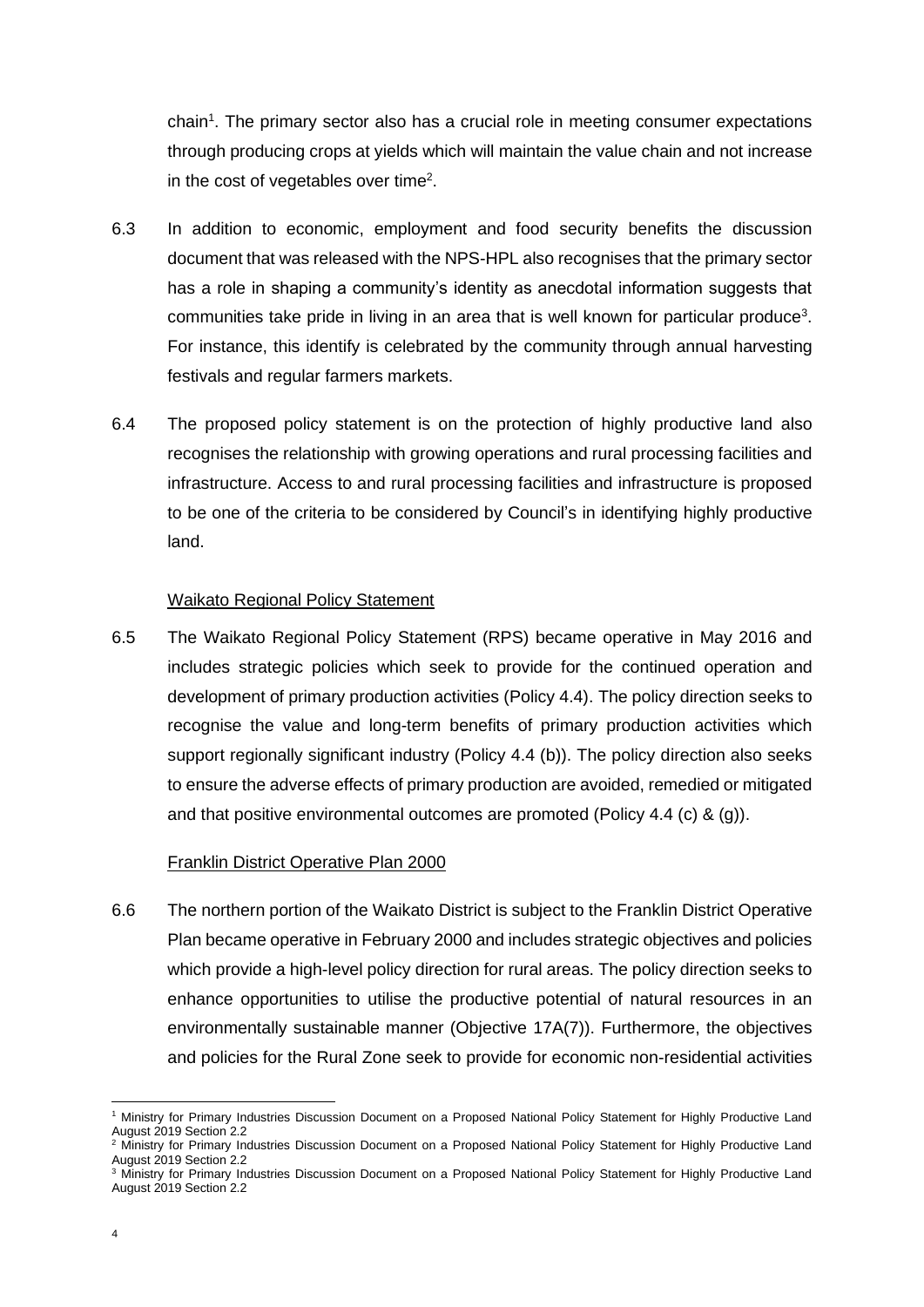of an appropriate size and scale that maintain and/or enhance rural productivity (Objective 17C.2.1(9)). This is to be achieved by enabling a diversity of rural business activities that have a clear and genuine connection with the resources, communities or the character and amenity of the rural areas of the district, with a focus on [horticulture](http://districtplan.waidc.govt.nz/pages/plan/book.aspx?exhibit=FS3) produce packing, processing and appropriate manufacturing of goods (Policy 17C.2.2(3A).

6.7 To implement this policy direction the Franklin District Operative Plan enables *On Site Primary Produce Manufacturing* as a permitted activity. On Site Primary Produce Manufacturing is defined as:

> *"An activity, not defined as a Rural Industry or Service, which may utilise a Building for the manufacturing of goods from primary produce grown on the site on which the building is located, or grown on other sites within the same ownership as the subject site, or grown on other sites leased by the owner of the subject site on which the building is located and not exceeding 100m² in area for agricultural produce and 500m² in area for all other produce."*

- 6.8 The high level policy direction for rural areas also seeks to enable limited opportunities for a subsidiary dwellings to support [farming](http://districtplan.waidc.govt.nz/pages/plan/book.aspx?exhibit=FS3) and [horticulture](http://districtplan.waidc.govt.nz/pages/plan/book.aspx?exhibit=FS3) by accommodating employees or [seasonal workers](http://districtplan.waidc.govt.nz/pages/plan/book.aspx?exhibit=FS3) engaged in [farming](http://districtplan.waidc.govt.nz/pages/plan/book.aspx?exhibit=FS3) or [horticulture](http://districtplan.waidc.govt.nz/pages/plan/book.aspx?exhibit=FS3) activities. To implement this policy direction subsidiary dwellings are provided for as a restricted discretionary activity within the Rural Zone (23A1.3.1(6)). Subsidiary dwellings must comply with the relevant development standards and are subject to assessment criteria (23A4.2.5) which assess:
	- Use of subsidiary dwelling
	- Size of dwelling
	- Location of dwelling
	- Dwelling not to be subdivided
	- Subsequent use of the dwelling and ceasing of consent

## Waikato District Operative Plan 2013

6.9 The remainder of the Waikato District is subject to the Waikato District Operative Plan became operative in March 2013 and also includes strategic objectives and policies which provide a high-level policy direction for rural areas. The policy direction seeks to ensure that the capacity of rural areas to support productive rural activities is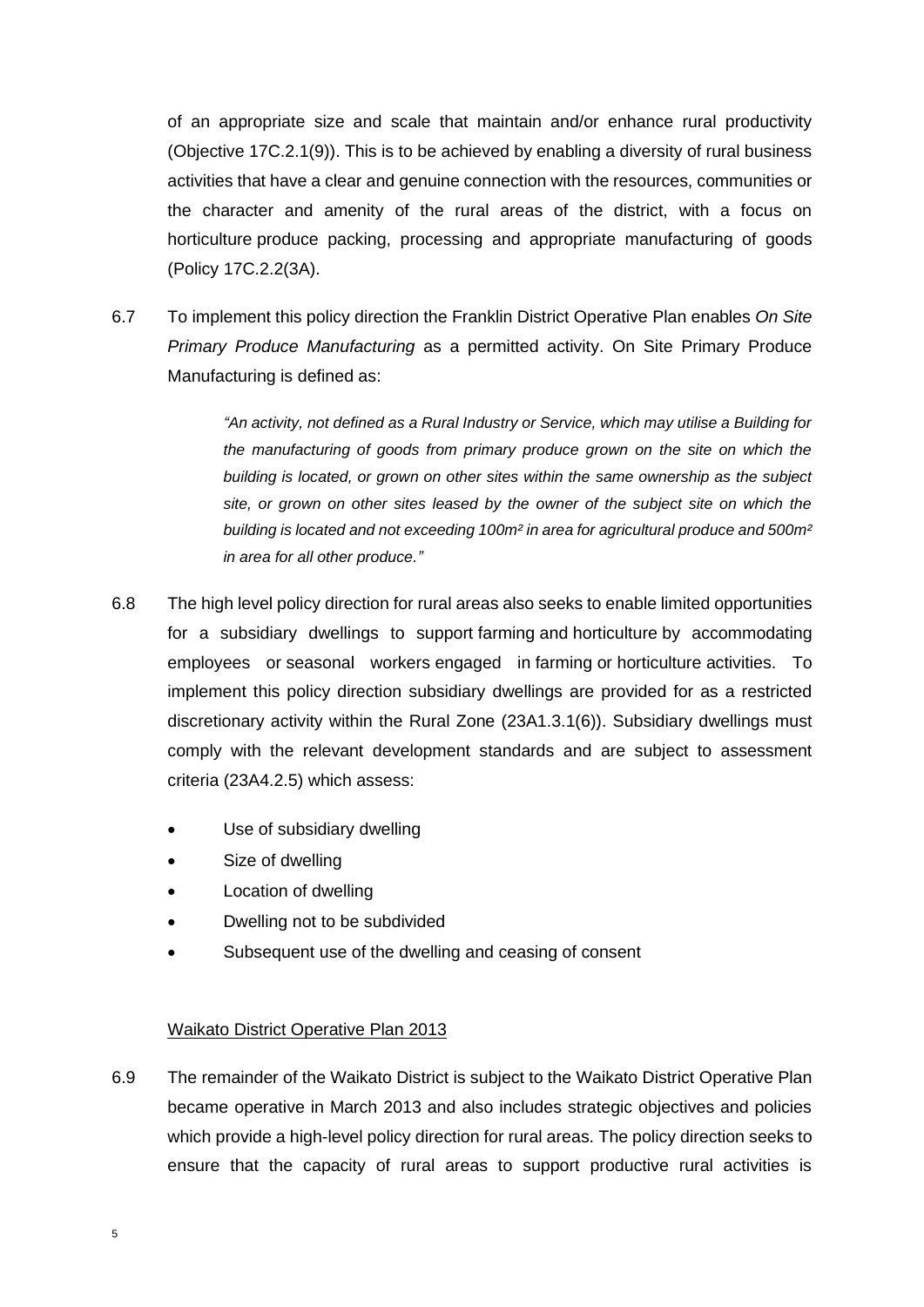maintained (Objective 1A.6.1 & Policy IA.6.2). Furthermore, the policies seek to ensure that [Productive rural activities,](http://districtplan.waidc.govt.nz/pages/plan/book.aspx?exhibit=WS) and appropriate rural-based activities directly associated with rural production, can establish and operate efficiently in rural areas, subject to avoiding, remedying or mitigating their adverse effects on the environment (Policy IA.6.4).

6.10 To implement this policy direction the Waikato District Plan enables *Productive Rural Activities* as a permitted activity. Productive Rural Activities is defined as:

> *"Means those activities that use rural resources for economic gain and which cannot be carried out easily or appropriately in an urban setting. They include energy generation, access to and extraction o[f mineral](http://districtplan.waidc.govt.nz/pages/plan/book.aspx?exhibit=WS) resources including [extractive industry,](http://districtplan.waidc.govt.nz/pages/plan/book.aspx?exhibit=WS) soil-based production and the processing of primary products."*

## **7. PLANNING ANALYSIS**

## Definition of "Farming" and the Provision for Processing Operations

- 7.1 The T&G submission sought amendments to the definition of "Farming" to allow for the processing of produce grown on other sites leased by the same owner<sup>4</sup>. T&G submitted that this approach provides for the more efficient use of resources by reducing the need for dispersed on−site produce manufacturing which can lead to greater environmental impacts across the district<sup>5</sup>.
- 7.2 The Council has recommended rejecting the request to expand the definition of "Farming" to include the processing of primary produce grown on other sites<sup>6</sup>. The reasoning Council has given within the Section 42A report for their recommendation is that the intent of the definition is to provide for only ancillary processing operations as a permitted activity<sup>7</sup>. The Council is of the view that processing which is directly related to the site where the produce is grown will only be of a scale which is inherently limited<sup>8</sup>. In contrast processing which is not only directly related to the site is likely to be a larger scale operation, and therefore more appropriately provided for through the restricted discretionary pathway for 'rural industry'<sup>9</sup> .

<sup>4</sup> Submission 676.5

<sup>5</sup> Submission 676.5

<sup>6</sup> Section 42A Proposed Waikato District Plan Rural Zone: Paragraph 394

<sup>7</sup> Section 42A Proposed Waikato District Plan Rural Zone: Paragraph 394

<sup>8</sup> Section 42A Proposed Waikato District Plan Rural Zone: Paragraph 394

<sup>9</sup> Section 42A Proposed Waikato District Plan Rural Zone: Paragraph 394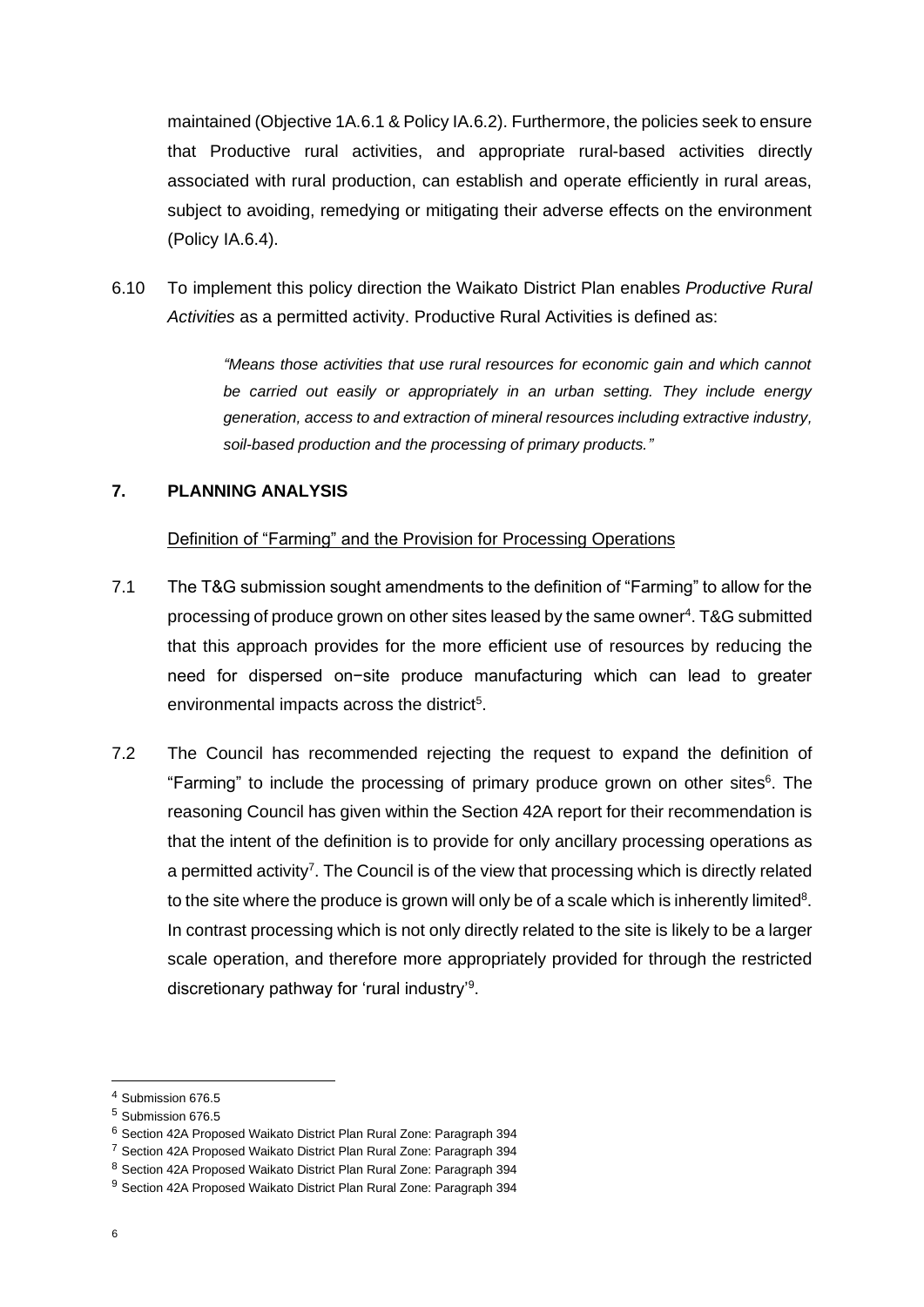7.3 In my opinion this proposed approach to the permitted threshold for processing operations is inconsistent with the proposed strategic direction within the NPS HPL and the higher order policy direction of the RPS which, seek to support the primary sector and provide for the continued operation and development of primary production activities. Processing operations are a fundamental part of the network of activities that support primary production and therefore should be provided for within the rural environment. While I acknowledge that large scale processing operations may result in effects which will be more appropriately managed through the resource consent process, the permitted threshold needs to adequately reflect the scale of operation. This is to ensure rural areas are productive and enabling rural production activities.

I disagree with the Council's proposed permitted threshold which puts the emphasis on the ancillary nature of a processing operation for distinguishing between what is a small or large-scale operation. This proposed permitted threshold is inefficient for producers who grow produce on dispersed sites and is not effective as it does not reflect the scale of effects associated with an operation. In my view a more efficient and effective approach for distinguishing between what is a small or large-scale processing operation is relying on the land use and bulk and location rules of the Rural Zone. Processing activities which comply with the rules for the Rural Zone will be of a scale anticipated within the rural environment. Where an operation infringes these rules, this is an indication that the scale of activity may result in effects which need to be assessed as a discretionary activity through the resource consent process.

- 7.4 This approach is consistent with the Waikato District Operative Plan and the Franklin District Operative Plan where a maximum floor area and compliance with the zone rules is used to determine the permitted threshold. As previously discussed in paragraph 6.9 under the Waikato District Operative Plan *Productive Rural Activities*  which includes "*the processing of primary products"* are permitted up to a maximum floor area of 1000m². There is no requirement for the processing of primary products to be ancillary. As discussed in paragraph 6.6 the Franklin District Operative Plan also permits *On Site Primary Produce Manufacturing* to a maximum floor area of 500m². *On Site Primary Produce Manufacturing* enables processing of produce from different sites if these are in the same ownership or leased by the same person.
- 7.5 I propose the following amendments (in red) to the Council's recommended definition of farming to reflect this approach to the permitted threshold for processing operations:

#### *Farming Means*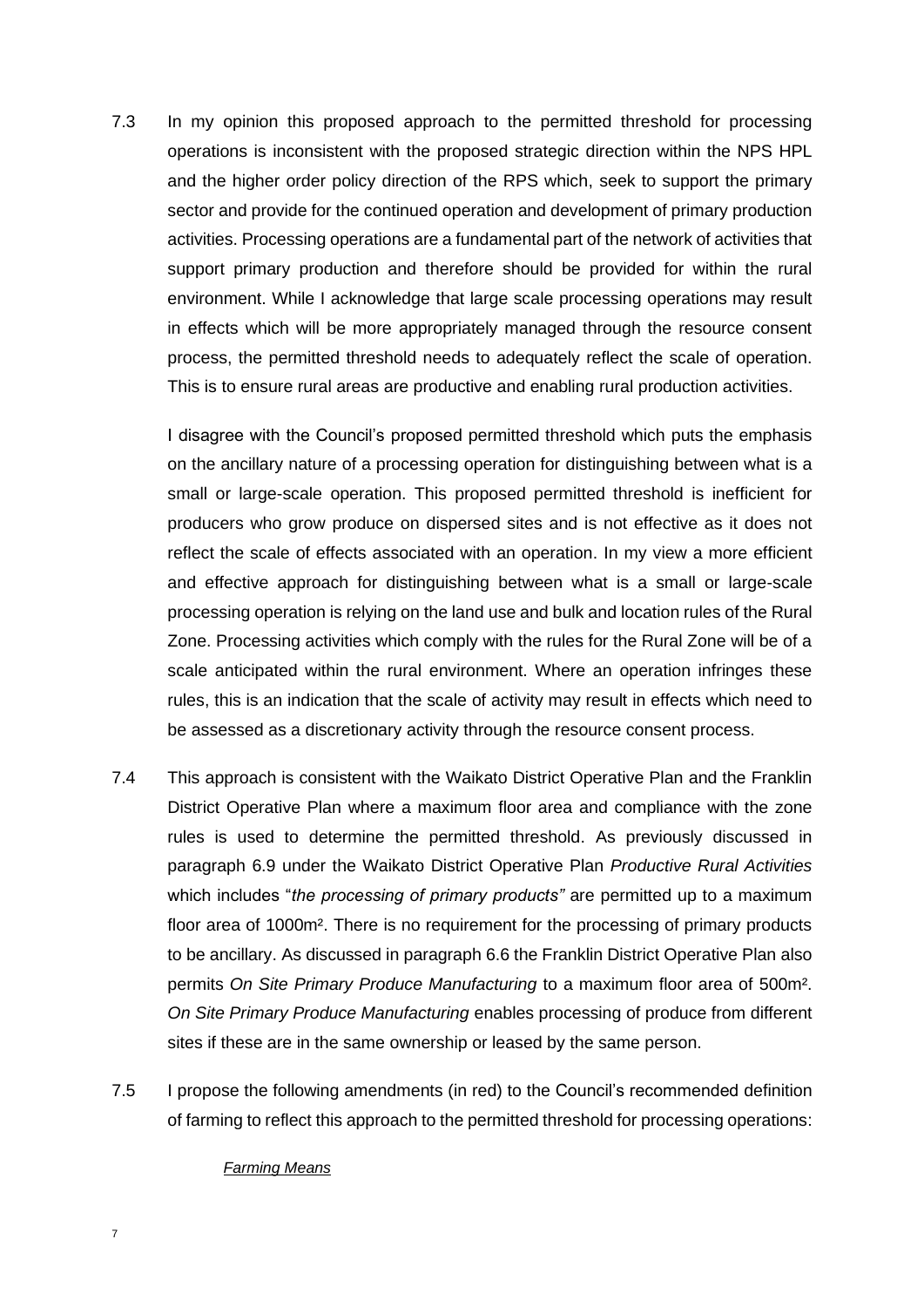*(a) Any agricultural, pastoral, horticultural, aquacultural, or apicultural activity having as its primary purpose the production of any livestock, fish, poultry, or crop using the in-situ soil, water and air as the medium for production; and It includes:* 

#### *(b) Ancillary produce stalls;*

*(a) Includes initial pProcessing, as an ancillary activity of farm produce grown on the same site land, such as cutting, cleaning, grading, chilling, freezing, packaging and storage;* 

*(b) Includes any land and buildings used for the production of commodities from (a) and used for the initial processing of commodities in (b) and includes greenhouses, indoor hydroponics, pack houses and coolstores; but* 

*(c) Excludes further processing of those commodities into a different product;* 

*(d) Includes loading areas for helicopters and airstrips for top dressing and spraying the same site;* 

*(e) Includes on-farm agricultural and horticultural research activities; (f) Excludes intensive farming.* 

#### Provisions for Worker's Accommodation

- 7.6 The Proposed Plan as notified included *Policy 5.3.4−Density of dwellings and buildings within the rural environment* which acknowledges the need for additional dwellings to support rural workers working in the rural environment:
	- *5.3.4 Policy - Density of dwellings and buildings within the rural environment*
	- *(a) Retain open spaces to ensure rural character is maintained.*
	- *(b) Additional dwellings support workers' accommodation for large productive rural activities.*

Despite this policy direction the Proposed Plan as notified did not incorporate any specific provisions for rural workers accommodation.

- 7.7 The T&G submission supported *Policy 5.3.4−Density of dwellings and buildings within the rural environment* as notified as it recognised the that additional dwellings are needed to support workers accommodation for productive rural activities<sup>10</sup>. T&G submitted seeking that specific provision is made within the Proposed Plan for worker accommodation up to 120m<sup>2</sup> for workers engaged in rural production activities<sup>11</sup>.
- 7.8 The Council has recommended amending Policy 5.3.4 to focus on rural character outcomes and the management of minor units<sup>12</sup>. The proposed wording now deletes

<sup>&</sup>lt;sup>10</sup> Submission 676.3

<sup>&</sup>lt;sup>11</sup> Submission 676.17

<sup>12</sup> Section 42A Proposed Waikato District Plan Rural Zone: Paragraph 272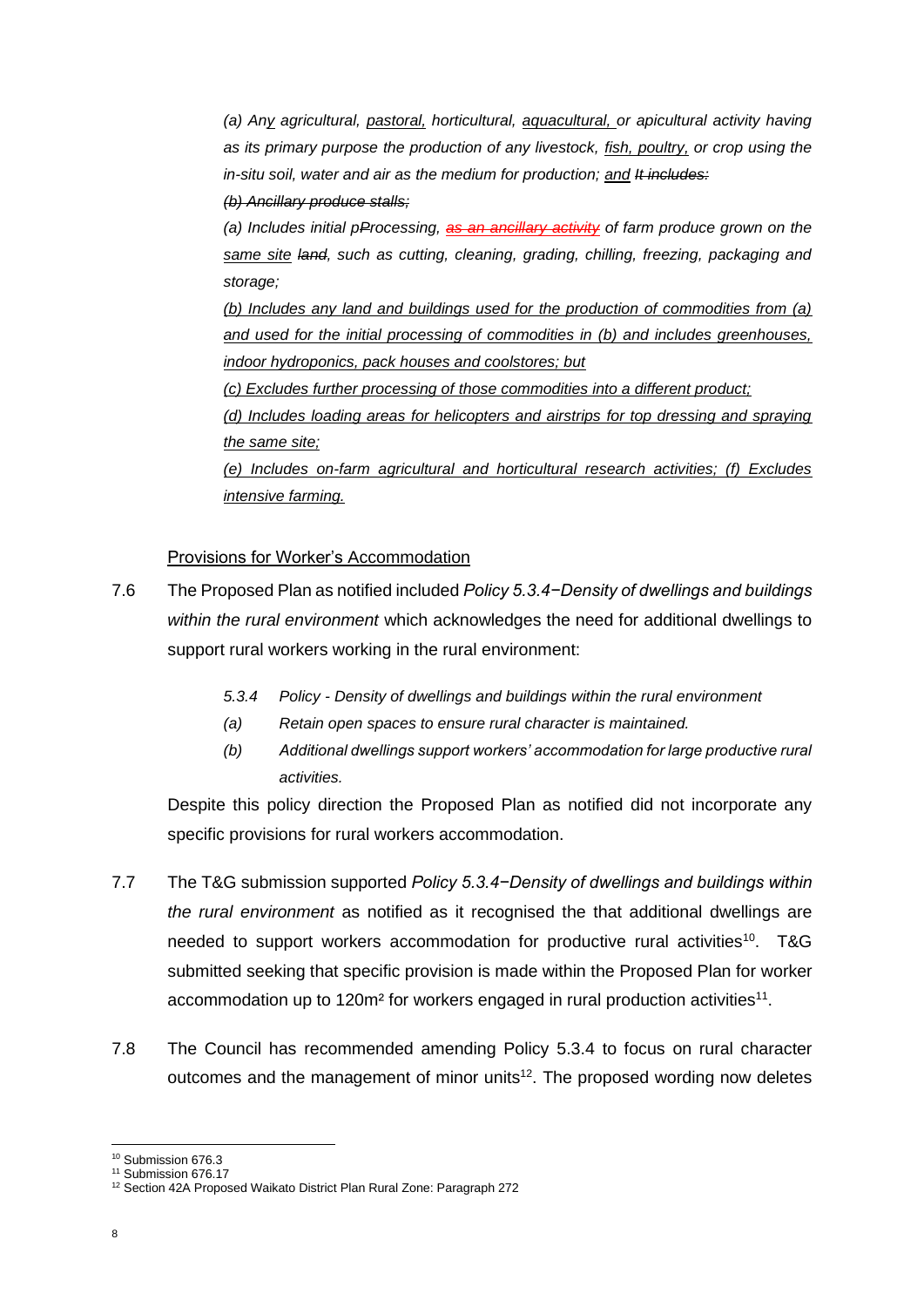the reference to workers accommodation<sup>13</sup>. The Council has also recommended rejecting submissions that seek provision for workers accommodation due to the strong strategic policy direction concerning urban growth<sup>14</sup>. The Council is concerned that providing yet another pathway for seasonal worker accommodation creates the potential to undermine these strategic directions<sup>15</sup>. Furthermore, the Council is of the view that defining and enforcing seasonal accommodation is problematic, and simply permitting additional residential units for farm workers could lead to a proliferation of new dwellings in rural areas<sup>16</sup>.

- 7.9 In my opinion these recommendations are inconsistent with the proposed strategic direction within the NPS HPL and the higher order policy direction of the RPS which, seek to support the primary sector and provide for the continued operation and development of primary production activities. The horticultural sector requires access to labour and the provision, where necessary, of farm workers' accommodation that addresses permanent and seasonal worker accommodation needs. Under the Recognised Seasonal Employer scheme, the need to provide workers accommodation for seasonal workers is a legal requirement as employers are required to take responsibility for the workers' 'pastoral care', which includes making sure they have appropriate accommodation.
- 7.10 I disagree with the Council's concern that the provision for workers accommodation can undermine the strategic direction for consolidating urban growth in centres. Workers accommodation is a bespoke type of accommodation that has a different role to a dwelling, and ensures the ongoing productivity of the primary sector. The sector's needs are well recognised and provided for in rural production areas throughout the country. This concern can be further alleviated by ensuring that provisions for workers accommodation cannot be subdivided from the parent site.
- 7.11 I also disagree with the view that defining and enforcing seasonal accommodation is problematic. There are many examples of provisions for workers accommodation in District Plans around the county see Attachment 2, including a workable example in the Franklin District Operative Plan discussed at Paragraph 6.7.
- 7.12 In my view *Policy 5.3.4−Density of dwellings and buildings within the rural environment* should be retained as notified and a new rule should be inserted into the Rural Zone

<sup>13</sup> Section 42A Proposed Waikato District Plan Rural Zone: Paragraph 284

<sup>14</sup> Section 42A Proposed Waikato District Plan Rural Zone: Paragraph 264

<sup>15</sup> Section 42A Proposed Waikato District Plan Rural Zone: Paragraph 264

<sup>16</sup> Section 42A Proposed Waikato District Plan Rural Zone: Paragraph 264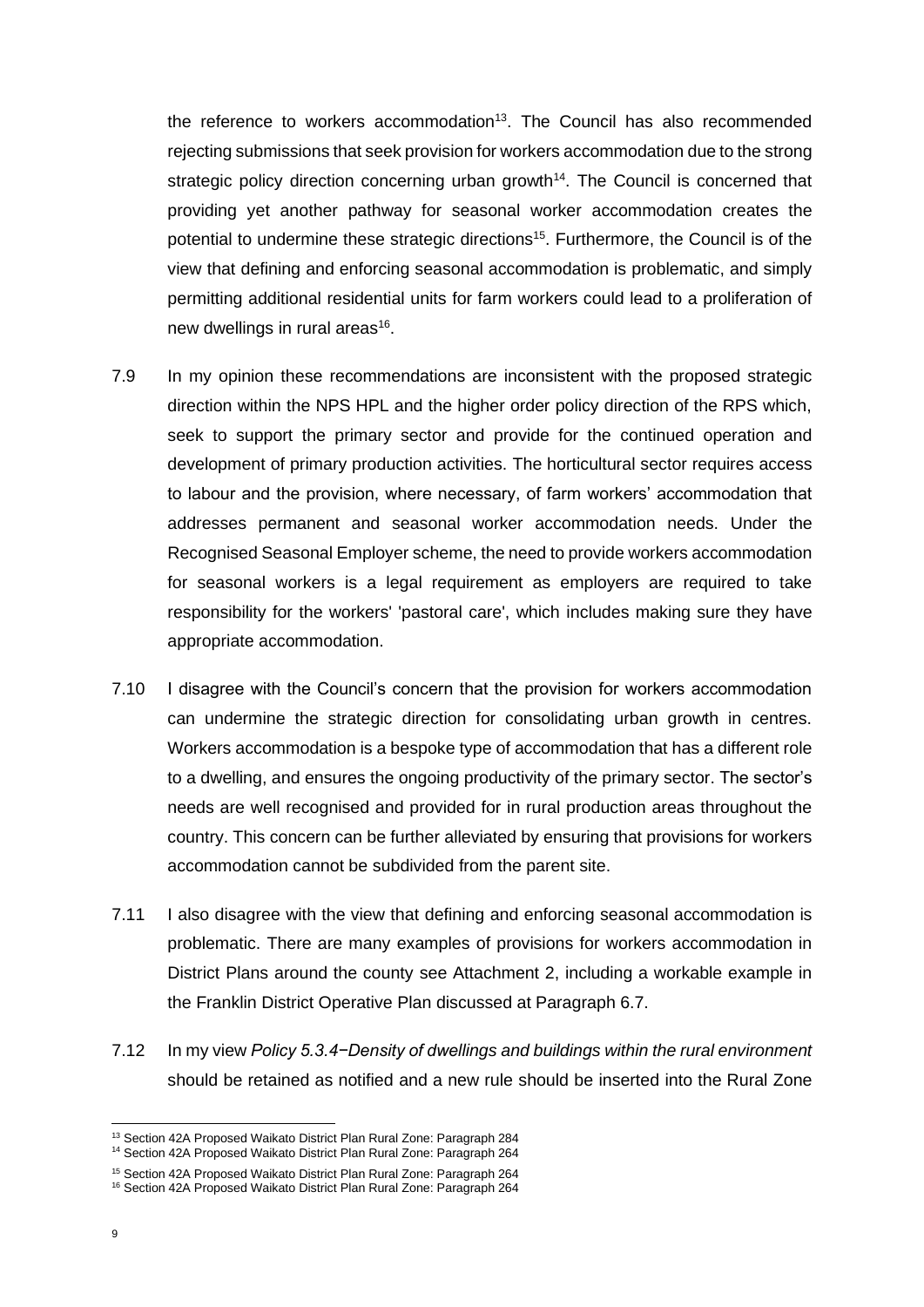to provide for workers accommodation. This rule should be largely consistent with the proposed rule for minor residential units however, it should provide for a larger gross floor area. This is to recognise that workers accommodation is often of a more communal/dormitory style. For the reasons set out in paragraph 7.10 I also propose making it a prohibited activity to subdivide workers accommodation from the site on which the principal residential unit is located:

#### *22.3.3 Workers Accommodation*

| P <sub>1</sub>  | Workers accommodation not exceeding 120m <sup>2</sup> gross floor area (excluding<br>(a) |
|-----------------|------------------------------------------------------------------------------------------|
|                 | accessory buildings.                                                                     |
|                 | (b) Workers accommodation shall be located on the same Record of Title as an             |
|                 | existing residential unit and shall:                                                     |
|                 | Be located within 100m of the existing residential unit dwelling;<br>I.                  |
|                 | ii.<br>Share a single driveway access with the existing residential unit dwelling.       |
| D1              | A worker's accommodation unit that does not comply with Rule 22.3.3 P1                   |
| Pr <sub>1</sub> | The subdivision of workers' accommodation from the site on which the principal           |
|                 | residential unit is located.                                                             |

## **8. CONCLUSION**

8.1 Overall, I consider that the proposed amendments to the definition of farming, the retention of the wording of Policy 5.3.4 as notified and the provision for workers accommodation up to 120m² more appropriately achieves the purpose of the RMA and the higher order objectives of the RPS.

## **Rebecca Nancy Anka Sanders**

**8 September 2020**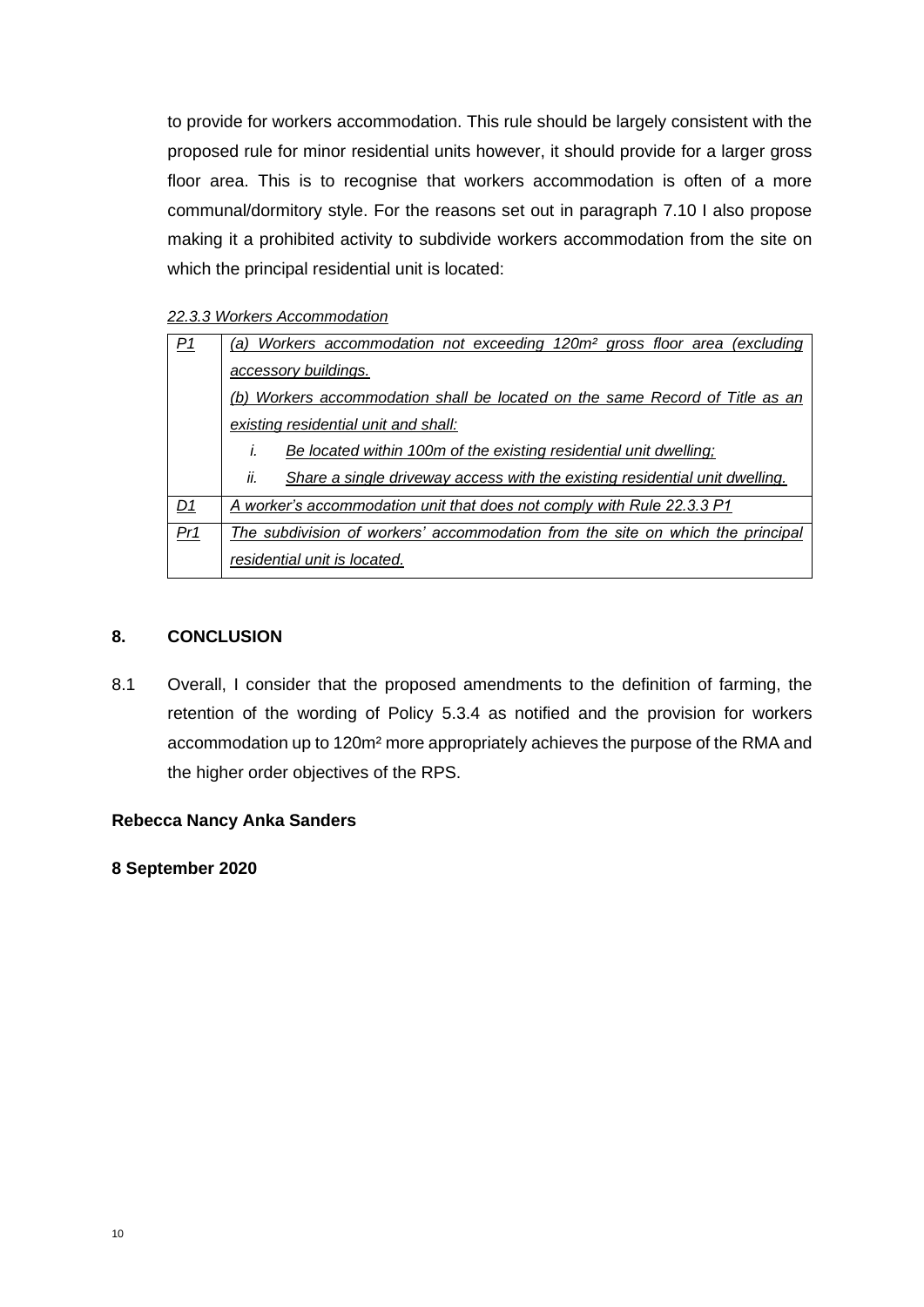



## REBECCA SANDERS: ASSOCIATE

BPlan (Hons); Int NZPI

Rebecca has 12 years experience as an urban planner working in all aspects of the profession, including policy development, spatial planning and consenting, in both the public and private sector.

Rebecca has experience at all stages of the RMA plan making process, from scoping plan reviews and plan changes through to the resolution of Environment Court appeals. Her work has seen her provide specialist planning input on a variety of planning projects across New Zealand, with a particular focus on urban development

#### EXPERTISE

- Plan reviews and resource management plan drafting
- Preparation of council initiated and private plan changes
- Community, stakeholder and political engagement
- Preparation of submissions on district plan changes and national policy documents
- Preparation of evidence and appearance at Council hearings
- Resolution of Environment Court appeals
- Preparation of non-statutory spatial plans and documents

#### AFFILIATIONS

• Intermediate Member of the New Zealand Planning Institute

#### PROJECTS / KEY EXPERIENCE

Auckland Unitary Plan Development: Prepared and presented evidence, attended expert conferencing, mediation and direct discussions on behalf of Auckland Council on a variety of topics including the regional policy statement, residential, trees, zoning and precincts. Worked on the resolution of Environment Court appeals and the judicial review proceedings on submission scope.

Auckland Unitary Plan Performance and Monitoring: Project lead responsible for a series of four council initiated plan changes to improve the consistency of provisions across the Auckland Unitary Plan. Co-ordinated the monitoring of the Auckland Unitary Plan outcomes for urban growth.

**Drury Plan Changes:** Preparation of private plan changes for approximately 300 hectares for greenfield land in Drury East, the Drury South industrial area, and greenfield land in Papakura.

National Policy Statement and Resource Management Act Reform: Preparation of submissions on the Resource Management Reform Options Paper, the National Policy Statement for Urban Development and the National Policy Statement for Highly Productive Land for a variety of submitters.

Newmarket: Preparation of a private plan change application to enable greater development potential and height of a large brownfield redevelopment site.

Whangarei District Plan: Preparation of planning evidence for submitters on the commercial zone provisions proposed as part of the Urban and Services Plan Changes. Preparation of a private Plan Change to rezone 127ha and establish a new centre in the Ruakaka/Marsden Point area.

Ponsonby Road Plan: Project lead responsible for the development and delivery of the Ponsonby Road Plan, which seeks to provide a thirty-year placemaking vision for Ponsonby Road.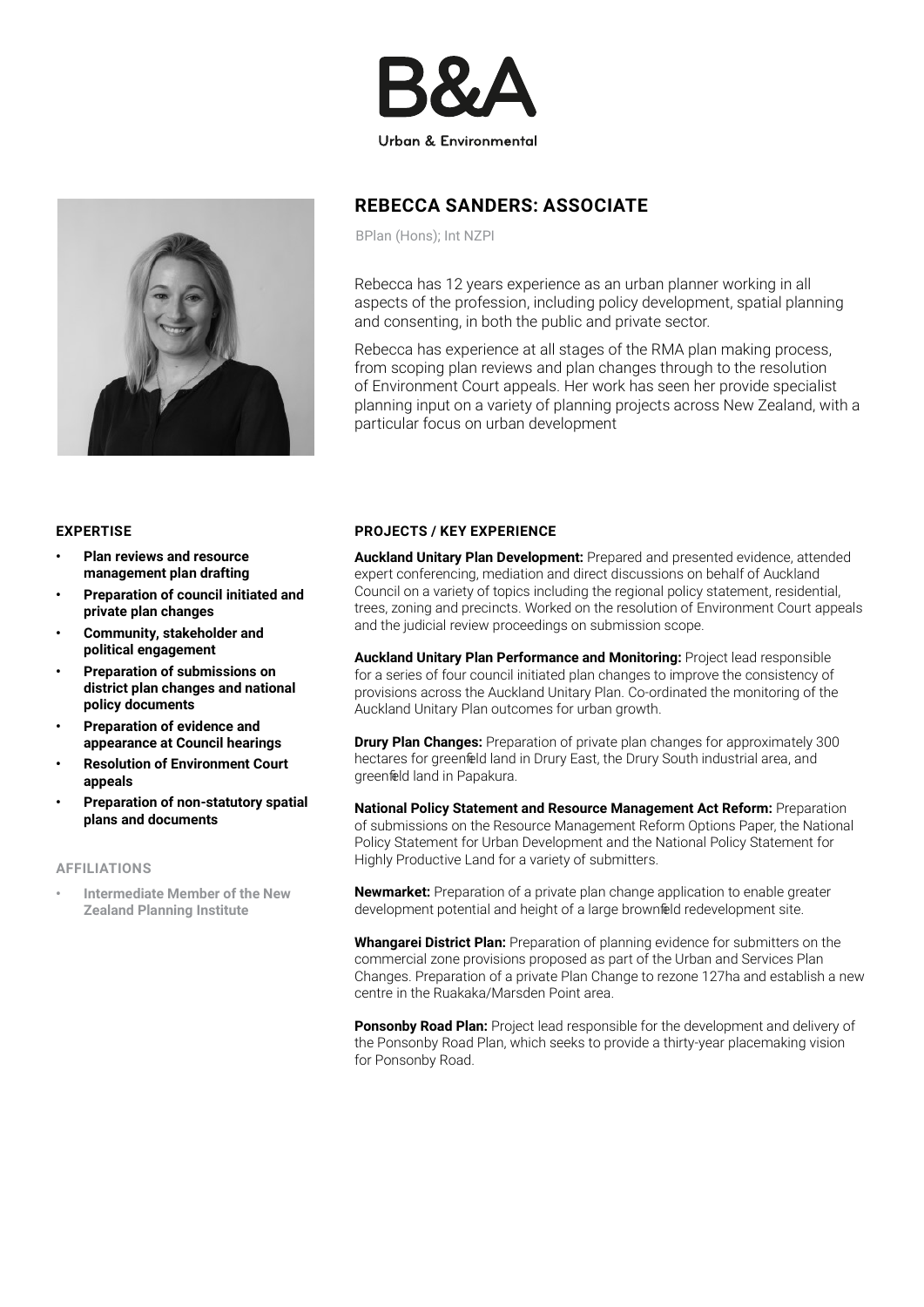| Plan                                    | <b>Rules</b>                                                                                                                                                                                                                                                                                                                                                                                                                                                                                                                                                                                                                                                                                                                                                                                                                                                                                                                                       | <b>Definition</b>                                                                                                                                                                                                                                                                                        |  |  |
|-----------------------------------------|----------------------------------------------------------------------------------------------------------------------------------------------------------------------------------------------------------------------------------------------------------------------------------------------------------------------------------------------------------------------------------------------------------------------------------------------------------------------------------------------------------------------------------------------------------------------------------------------------------------------------------------------------------------------------------------------------------------------------------------------------------------------------------------------------------------------------------------------------------------------------------------------------------------------------------------------------|----------------------------------------------------------------------------------------------------------------------------------------------------------------------------------------------------------------------------------------------------------------------------------------------------------|--|--|
| <b>North Island</b>                     |                                                                                                                                                                                                                                                                                                                                                                                                                                                                                                                                                                                                                                                                                                                                                                                                                                                                                                                                                    |                                                                                                                                                                                                                                                                                                          |  |  |
| <b>Auckland Unitary Plan</b>            | Workers accommodation in rural coastal, mixed rural and rural<br>production zones - Restricted Discretionary<br>H19.10.12. Workers' accommodation<br>The following standards apply to workers' accommodation<br>(1) Workers' accommodation must comply with all of the following:<br>(a) no more than one workers' accommodation building per site;<br>(b) comply with all the relevant yards setback requirement, and<br>height standards for buildings in the applicable zone as set out in<br>standards H19.10.2 and H19.10.3;<br>(c) be located on a site equal to or greater than 5ha and less than<br>40ha;<br>(d) have a floor area equal to or less than 120m2 excluding decks and<br>garaging. The floor area may include a dormitory or equivalent;<br>(e) only have a single kitchen facility; and<br>(f) may accommodate a number of seasonal workers.<br>Workers accommodation that does not comply with standards =<br>Non-complying | Workers' accommodation A dwelling for people whose duties<br>require them to live on-site, and in the rural zones for people<br>who work on the site or surrounding rural area. Includes:<br>accommodation for rangers;<br>$\bullet$<br>artists in residence;<br>farm managers and workers; and<br>staff |  |  |
| <b>Waikato - Franklin District Plan</b> | 23A.4.2.5 SUBSIDIARY DWELLING<br>1. Performance Standards Any SUBSIDIARY DWELLING shall comply<br>with the relevant Performance and Development Standards-Rural<br>Zone and Rural Countryside Living Zone set out in Rule 23A.2.1 and<br>with the following performance standards, but shall otherwise be a<br>noncomplying activity:<br>a) Use of Subsidiary Dwelling.<br>Full or part time equivalent employees and their family or SEASONAL<br>WORKERS, engaged in FARMING or HORTICULTURE activities on the<br>SITE, or on sites associated by ownership, lease or contract with the<br>SITE;<br>b) Size of Dwelling.<br>The SUBSIDIARY DWELLING for SEASONAL WORKERS shall be no<br>greater than 120 square metres in area excluding decks and may                                                                                                                                                                                            | SEASONAL WORKERS means part time employees engaged in<br>FARMING or HORTICUTURE activities, including those who are<br>part of a recognised seasonal employers scheme, shearers,<br>pickers or those processing produce.                                                                                 |  |  |

## **Attachment 2: District Plan Provisions for Workers Accommodation**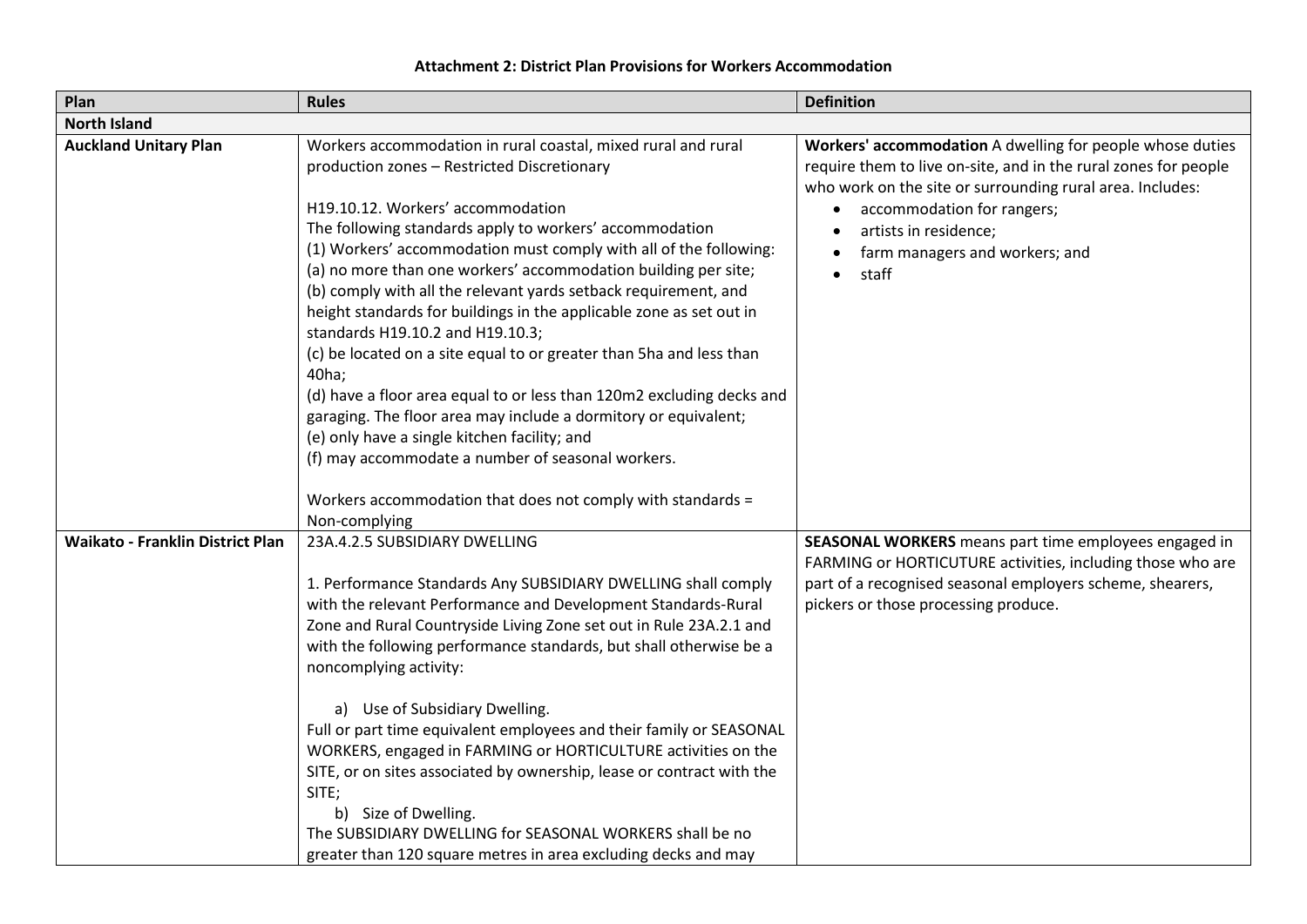|                            | consist of a dormitory or equivalent with only a single kitchen facility                                                                                                                                                                                                                                                                                                                                                                                                                                                              |                                                                                                                                                                                                                   |
|----------------------------|---------------------------------------------------------------------------------------------------------------------------------------------------------------------------------------------------------------------------------------------------------------------------------------------------------------------------------------------------------------------------------------------------------------------------------------------------------------------------------------------------------------------------------------|-------------------------------------------------------------------------------------------------------------------------------------------------------------------------------------------------------------------|
|                            | accommodating a multiple number of seasonal workers.                                                                                                                                                                                                                                                                                                                                                                                                                                                                                  |                                                                                                                                                                                                                   |
|                            | Location Of Dwelling / Eligible Site.<br>The SUBSIDIARY DWELLING for full or part time equivalent<br>employees and their family or SEASONAL WORKERS, engaged in<br>FARMING or HORTICULTURE activities shall be located on a SITE with<br>a size greater than 5 hectares                                                                                                                                                                                                                                                               |                                                                                                                                                                                                                   |
|                            | Dwelling not to be Subdivided.<br>The SUBSIDIARY DWELLING shall be held in the same certificate of<br>title as the principal dwelling on the site. (Note under Rule 22.6 any<br>subdivision of a SUBSIDIARY DWELLING from the principal DWELLING<br>HOUSE is a Prohibited Activity).                                                                                                                                                                                                                                                  |                                                                                                                                                                                                                   |
|                            | Subsequent Use of the Dwelling and Ceasing of Consent. In the<br>event of a SUBSIDIARY DWELLING ceasing to be occupied by the<br>person for which approval was given, then the building shall not be<br>used for any other residential purposes or other activities other than<br>those consistent with the definition of SUBSIDIARY DWELLING or in<br>compliance with the zone provisions or the building shall be<br>immediately removed from the site or modified to comply as a<br>permitted activity accordingly.                |                                                                                                                                                                                                                   |
| <b>Waipa District Plan</b> | Farm workers dwellings in the Rural Zone - Restricted Discretionary<br>Farm workers dwellings that comply with the provisions of Rule<br>4.4.2.80:<br>(a) One farm workers' dwelling per holding; and<br>(b) he minimum size of the holding shall be 40ha; and<br>(c) The farm workers' dwelling shall be relocatable; and<br>(d) The farm workers' dwelling shall not be located in whole or<br>in part within the areas identified in Rule 15.4.2.43 with the<br>exception that the dwelling can be located on high class<br>soils. | Farm worker dwelling means a DWELLING established for<br>employees required to live on the SITE for the purpose of<br>employment as a direct result of the scale and intensity of the<br><b>FARMING ACTIVITY.</b> |
|                            | Note:<br>(e) In the event that a farm workers' dwelling constructed after<br>1 April 2015 is no longer required, the land surrounding the<br>dwelling shall not be subdivided under the provisions of the                                                                                                                                                                                                                                                                                                                             |                                                                                                                                                                                                                   |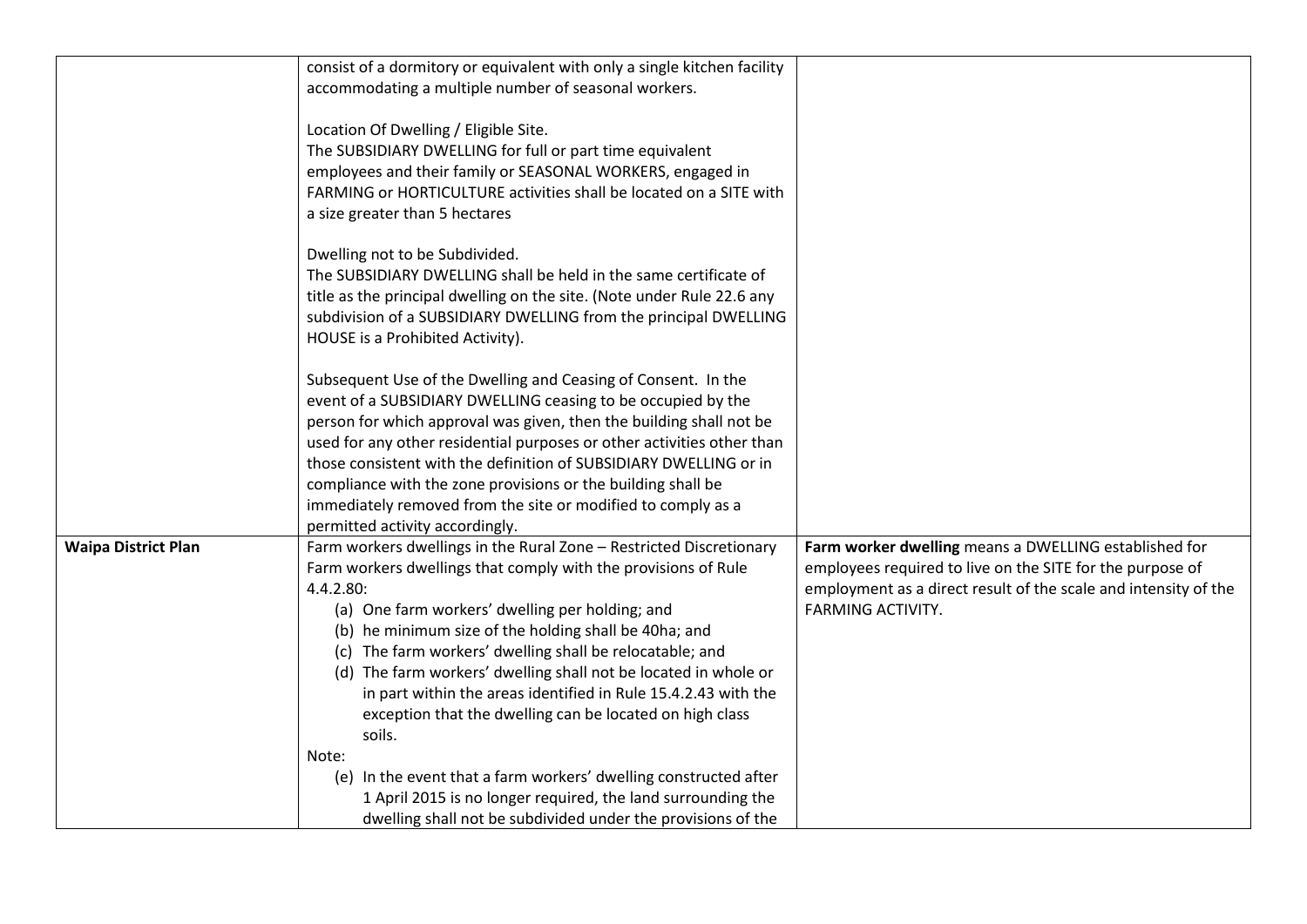|                                    | Subdivision of a Surplus Dwelling in the Rural Zone Rules            |                                                                |
|------------------------------------|----------------------------------------------------------------------|----------------------------------------------------------------|
|                                    | 15.4.2.34 to 15.4.2.39.                                              |                                                                |
|                                    |                                                                      |                                                                |
|                                    | Assessment will be restricted to the following matters:              |                                                                |
|                                    | Site suitability; and                                                |                                                                |
|                                    |                                                                      |                                                                |
|                                    | Site layout and services; and                                        |                                                                |
|                                    | Landscaping; and                                                     |                                                                |
|                                    | Potential reverse sensitivity effects on any adjoining rural         |                                                                |
|                                    | activities; and                                                      |                                                                |
|                                    | Proximity to farm effluent storage facilities; and<br>$\bullet$      |                                                                |
|                                    | Justification for the additional dwelling; and                       |                                                                |
|                                    | The extent to which the building is designed to be relocated.        |                                                                |
| <b>Hamilton City District Plan</b> |                                                                      | Short-stay worker accommodation - means the same as            |
|                                    |                                                                      | visitor accommodation (*) but for the exclusive use of         |
|                                    |                                                                      | employees or contractors.                                      |
|                                    |                                                                      | *Visitor accommodation - means any land or buildings used      |
|                                    |                                                                      | for day-to-day accommodation of visitors on a temporary basis  |
|                                    |                                                                      | (up to three months continuous occupation during any 12-       |
|                                    |                                                                      | month period). It includes motels, hotels, holiday or tourist  |
|                                    |                                                                      |                                                                |
|                                    |                                                                      | flats, backpacker accommodation, motor or tourist lodges. It   |
|                                    |                                                                      | excludes camping grounds and motor camps.                      |
| <b>Western Bay of Plenty</b>       | Seasonal workers accommodation for a maximum of 75 persons           | Seasonal Worker Accommodation is specific to post harvest      |
|                                    | associated with the post harvest and/or kiwifruit or avocado orchard | and means accommodation directly associated with the           |
|                                    | operations. This rule does not apply to Lot 3 DP 392756, Te Matai    | seasonal labour requirements of the horticultural industry and |
|                                    | Road, Lots 1 and 2 DPS 35211, Rangiuru, and Lot 1 DPS 89976, Lot 2   | includes detached buildings (lodges, dwellings, relocatable    |
|                                    | and 4 DP 376727, Te Puna and Lots 4 and 5 DPS 18004, Kauri Point     | modular structures, caravans, mobile homes and house buses)    |
|                                    | Road. = Permitted                                                    | and space within or attached to a post harvest building        |
|                                    | Seasonal worker accommodation shall:                                 |                                                                |
|                                    | Be constructed in accordance with the specific Code of               |                                                                |
|                                    | (i)                                                                  |                                                                |
|                                    | Practice for Seasonal Worker Accommodation. The                      |                                                                |
|                                    | standard of construction for these facilities shall be no            |                                                                |
|                                    | lesser than the Code requires;                                       |                                                                |
|                                    | (ii)<br>Be located no less than 100m from any dwelling, lawfully     |                                                                |
|                                    | established prior to 7 February 2009 and which is located on         |                                                                |
|                                    | any other site not zoned Post Harvest. This may be reduced           |                                                                |
|                                    | with the written consent of neighbouring property owners;            |                                                                |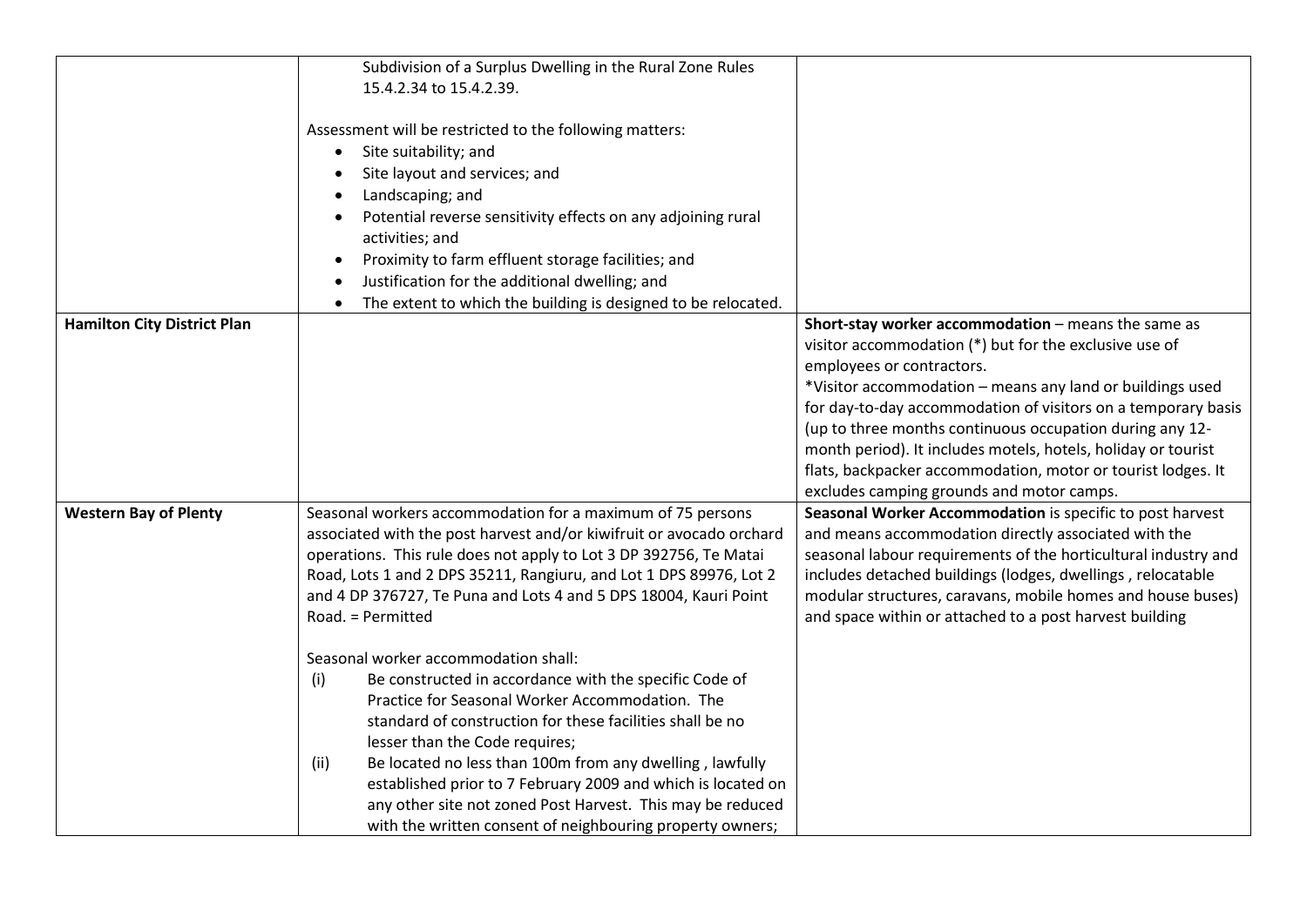|                               | (iii)<br>Provide an outdoor recreation area with a minimum area of       |                                                                |
|-------------------------------|--------------------------------------------------------------------------|----------------------------------------------------------------|
|                               | 50m <sup>2</sup> per every ten workers accommodated or part thereof;     |                                                                |
|                               |                                                                          |                                                                |
|                               | Provide an indoor recreation or communal area with a<br>(iv)             |                                                                |
|                               | minimum of 25m <sup>2</sup> per every ten workers accommodated or        |                                                                |
|                               | part thereafter;                                                         |                                                                |
|                               | Be located no closer than 10m from any other building<br>(v)             |                                                                |
|                               | located on the site where the seasonal worker                            |                                                                |
|                               | accommodation is a detached building or buildings;                       |                                                                |
|                               | Operate only for seasonal worker accommodation<br>(vi)                   |                                                                |
|                               | associated with the post harvest facility and/or kiwifruit               |                                                                |
|                               | and/or avocado orchard operations associated with that                   |                                                                |
|                               | facility;                                                                |                                                                |
|                               | Have a current Travel Management Plan for the purposes of<br>(vii)       |                                                                |
|                               | minimising unnecessary traffic movements in relation to the              |                                                                |
|                               | facility and kept at the facility office for inspection upon             |                                                                |
|                               | request.                                                                 |                                                                |
|                               |                                                                          |                                                                |
|                               | Seasonal worker accommodation for more than 75 persons and/or            |                                                                |
|                               | where construction of the accommodation does not comply with the         |                                                                |
|                               | specified Code of Practice for Seasonal Worker Accommodation. -          |                                                                |
|                               | Discretionary                                                            |                                                                |
| <b>Hastings District Plan</b> | RZ10 Seasonal Workers Accommodation within specified limits -            | Seasonal Worker Accommodation means any premises used          |
|                               | Permitted.                                                               | for accommodation purposes directly associated with the        |
|                               |                                                                          | seasonal labour requirements of the Districts horticulture,    |
|                               | 5.2.6H SEASONAL WORKERS ACCOMMODATION                                    | viticulture, and cropping industries and includes both new and |
|                               |                                                                          | existing permanent buildings and relocatable structures.       |
|                               | The maximum gross floor area of the seasonal workers<br>$\bullet$        | Seasonal workers accommodation is defined as a sensitive       |
|                               | accommodation is 125m2.                                                  | activity.                                                      |
|                               | All new buildings which are part of the seasonal workers                 |                                                                |
|                               | accommodation shall be relocatable in design.                            |                                                                |
|                               |                                                                          |                                                                |
|                               | The property upon which the workers accommodation is to be<br>$\bullet$  |                                                                |
|                               | sited shall not be a lifestyle site (a site created through the          |                                                                |
|                               | subdivision provisions of the District Plan).                            |                                                                |
|                               | Any building associated with seasonal workers accommodation<br>$\bullet$ |                                                                |
|                               | shall be sited a minimum of 15 metres from any road or                   |                                                                |
|                               | adjoining property boundary.                                             |                                                                |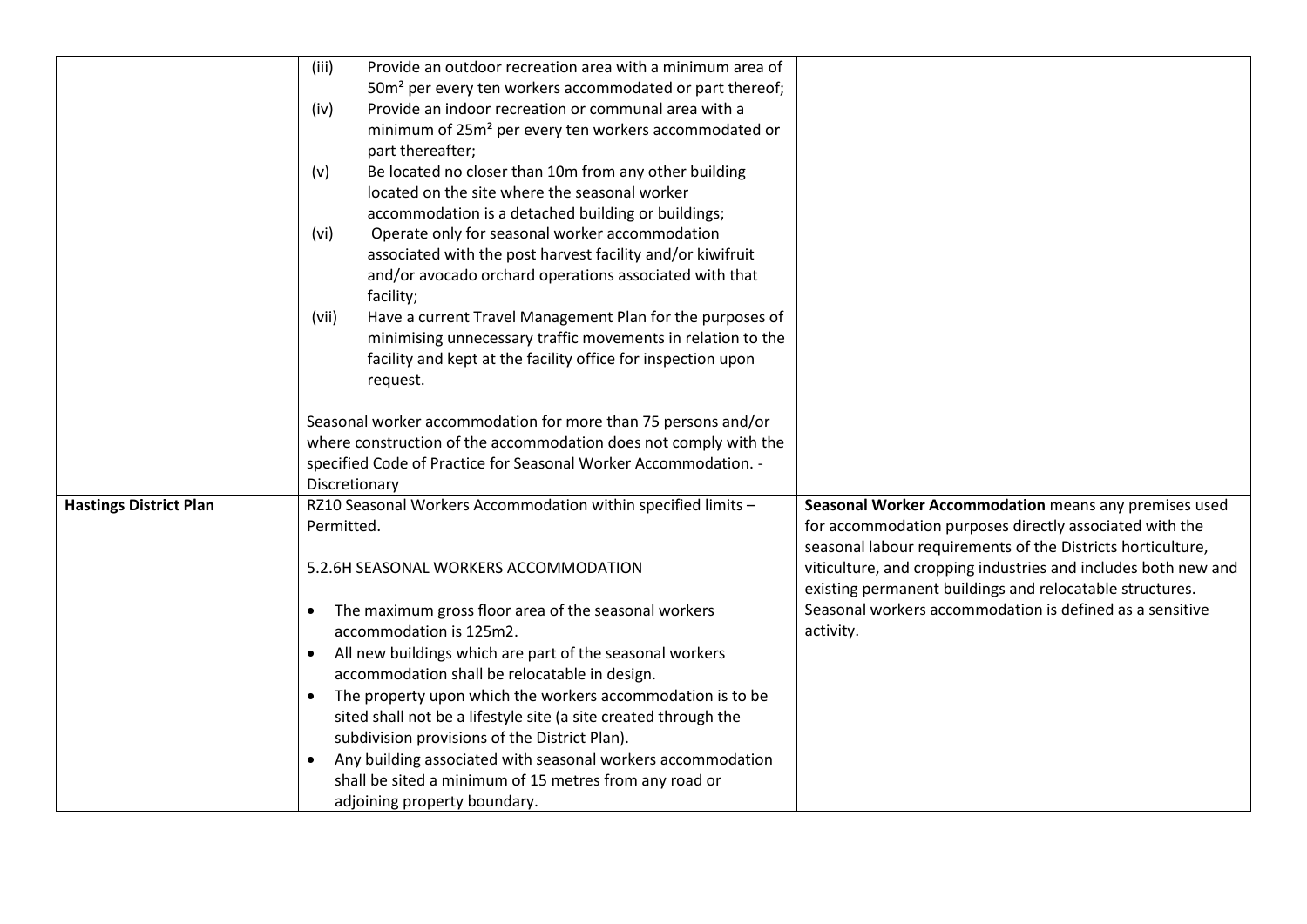|                             | Outdoor storage and parking areas of seasonal workers<br>accommodation shall be fully screened from adjacent residential<br>activities in different ownership by fencing and/or planting.                                                                                                                                                                                                                                                                                                                                                                                                                                                                                                                                                                                                                                                                                                                                                                                                                                                                                                                                                                                                                                                                     |                                                                                                                                                                                                                                                                                                                                                                                                                                                                                                      |
|-----------------------------|---------------------------------------------------------------------------------------------------------------------------------------------------------------------------------------------------------------------------------------------------------------------------------------------------------------------------------------------------------------------------------------------------------------------------------------------------------------------------------------------------------------------------------------------------------------------------------------------------------------------------------------------------------------------------------------------------------------------------------------------------------------------------------------------------------------------------------------------------------------------------------------------------------------------------------------------------------------------------------------------------------------------------------------------------------------------------------------------------------------------------------------------------------------------------------------------------------------------------------------------------------------|------------------------------------------------------------------------------------------------------------------------------------------------------------------------------------------------------------------------------------------------------------------------------------------------------------------------------------------------------------------------------------------------------------------------------------------------------------------------------------------------------|
| <b>Napier District Plan</b> | 34.9 Supplementary Units, Residential Care Facilities, Day Care<br>Centres, Education Facilities, Travellers Accommodation and<br>Seasonal Workers Accommodation.<br>Any one or more of the following are permitted activities:<br>1. A supplementary unit<br>2. A residential care facility, catering for up to 10 residents<br>3. A day care centre, catering for up to 10 people1<br>4. An education facility, catering for up to 10 students<br>5. Travellers accommodation catering for up to 5 guests1<br>6. Seasonal Workers Accommodation<br>Provided that:<br>a) A maximum of one of each of these activities shall be undertaken<br>on any site.<br>b) The combined gross floor area of these activities must not exceed<br>80m2 (per site, not per activity)1&2.<br>c) Any outdoor storage associated with these activities must be<br>screened from view of any adjacent sites and public open space.<br>d) These activities shall share access with any primary dwelling<br>onsite.<br>e) Any building utilised for these activities shall be located a<br>maximum of 25 metres from the primary dwelling.<br>f) Any building associated with seasonal workers accommodation<br>shall be sited a minimum of 15 metres from any road or adjoining | Seasonal Workers Accommodation means any premises used<br>for accommodation purposes directly associated with the<br>seasonal labour requirements of the CITY'S HORTICULTURE,<br>VITICULTURE, and cropping industries and includes permanent<br>BUILDINGS and relocatable STRUCTURES, but does not include<br>ablution or kitchen/common room facilities associated with<br>this activity when those facilities are located in a separate<br>BUILDING from the BUILDING providing the accommodation. |
|                             | property boundary.<br>g) These activities shall comply in all respects with the relevant<br>conditions in the Main Rural Zone activity and condition table<br>Note 1: Travellers Accommodation or Day Care Centre within an<br>existing dwelling will be exempt from the 80m2 maximum floor area,<br>provided that the existing residential activity does not cease.<br>Seasonal Workers Accommodation within an existing dwelling will be<br>exempt from the 80m2 maximum floor area.<br>Note 2: Seasonal Workers Accommodation - refer to the definition<br>for clarification as to what is included within the gross floor area.                                                                                                                                                                                                                                                                                                                                                                                                                                                                                                                                                                                                                           |                                                                                                                                                                                                                                                                                                                                                                                                                                                                                                      |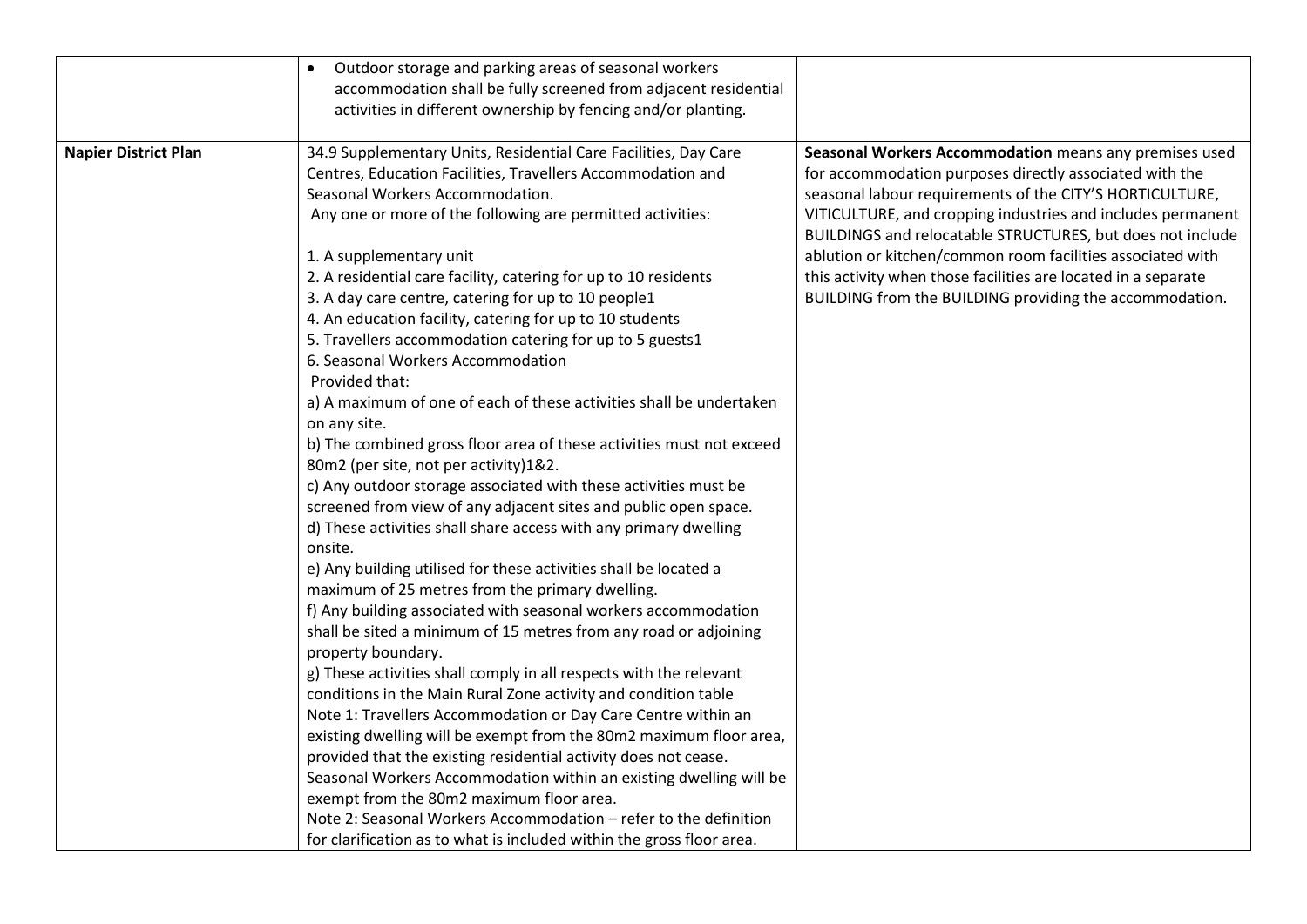|                                     | Note 2: Seasonal Workers Accommodation - refer to the definition<br>for clarification as to what is included within the gross floor area.<br>Seasonal workers Accommodation that does not comply with the<br>above defaults to non-complying.                                                                                   |                                                                                                                                                                                                                                                                                                                                                                                                                                                        |
|-------------------------------------|---------------------------------------------------------------------------------------------------------------------------------------------------------------------------------------------------------------------------------------------------------------------------------------------------------------------------------|--------------------------------------------------------------------------------------------------------------------------------------------------------------------------------------------------------------------------------------------------------------------------------------------------------------------------------------------------------------------------------------------------------------------------------------------------------|
| <b>Hauraki District Plan</b>        | Rural Zone - Home/Farm Stay is a permitted activity pursuant to<br>Rule 5.1.4.1(P17).<br>Coastal Zone - Home/Farm Stay is a permitted activity pursuant to<br>Rule 5.4.4.1(P5).                                                                                                                                                 | Home/Farm Stay - means where a resident household offers<br>for a daily tariff accommodation and meals within their own<br>dwelling to visitors, provided that not more than six people<br>exclusive of the members of the household are<br>accommodated.                                                                                                                                                                                              |
| <b>Matamata-Piako District Plan</b> | Residential zone - noise adjacent to residential zone shall not exceed<br>45dBA Mon-Friday and 35dBA at Saturday, Sunday and public<br>holidays.<br><b>Activity Table:</b><br>Permitted - Rural, Rural-Residential and Residential<br>Non-Complying - Industrial, Business, Kaitaki (Conservation)                              | Home occupation* may include farm stay accommodation for<br>up to 6 people at any one time<br>*defined as means of occupation, craft, light industry,<br>profession or similar activity that is conducted in conjunction<br>with a household unit for commercial gain and shall include<br>the sale of goods grown, prepared or manufactured on the site<br>from the site or the dismantling and assembling of machinery<br>on the site from the site. |
| <b>Opotiki District Plan</b>        | <b>Rural Zone:</b><br>Permitted activity - up to 4 visitors per night (16.3.1(7)).<br>Discretionary activity - more than 4 visitors per night (16.3.3(9)).<br><b>Residential Zone:</b><br>Controlled activity $-1$ to 4 visitors per night (13.3.2(2))<br>Discretionary activity - more than 4 visitors per night (13.3.3(10)). | Visitor accommodation - means accommodation provided for<br>payment or short-term visitors, and includes homestay,<br>farmstay, motels, hotels, lodges and camping grounds.                                                                                                                                                                                                                                                                            |
| <b>Whakatane District Plan</b>      |                                                                                                                                                                                                                                                                                                                                 | Accommodation facilities - any form of residential activity<br>which does not comply with the definition of a dwelling and<br>includes boarding houses, hotels, hostels, motels, camping<br>grounds and accommodation for seasonal workers.                                                                                                                                                                                                            |
| <b>Wairoa District Plan</b>         |                                                                                                                                                                                                                                                                                                                                 | Accommodation facility - means any form of residential<br>accommodation that does not comply with the definition of<br>residential activities/dwellings and includes farmstays.<br>Occupancy of any accommodation facility shall be assessed on<br>a person per bed basis.                                                                                                                                                                             |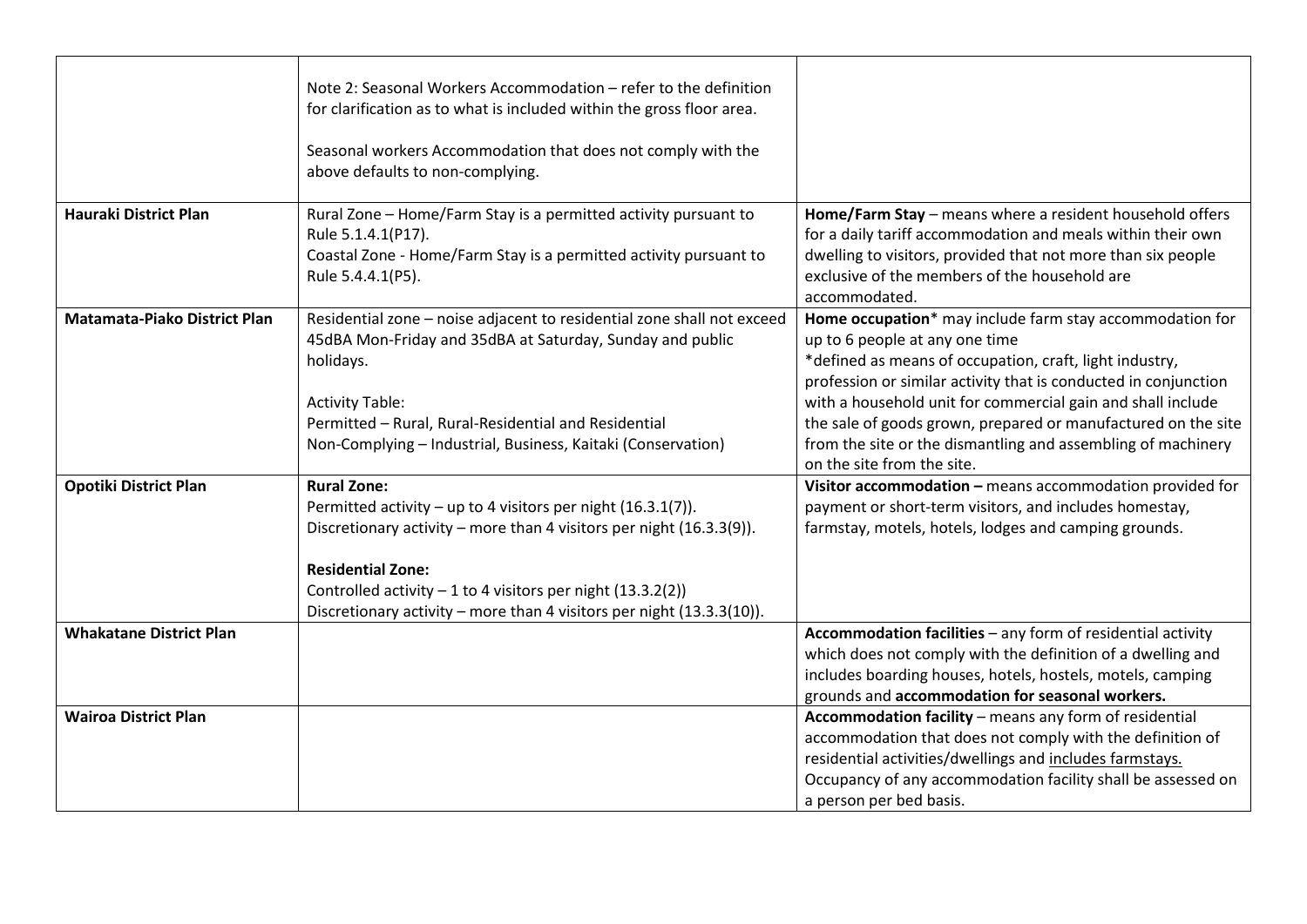| <b>Stratford District Plan</b>    | B1.2 Rules Rural Zone - Farmstay Accommodation (up to 5 paying                                                                                                                                                                      | Farmstay Accommodation means the provision of                                                                                                                                                                                                                                    |
|-----------------------------------|-------------------------------------------------------------------------------------------------------------------------------------------------------------------------------------------------------------------------------------|----------------------------------------------------------------------------------------------------------------------------------------------------------------------------------------------------------------------------------------------------------------------------------|
|                                   | guests) is permitted under B1.2.1.1                                                                                                                                                                                                 | accommodation on a property in the Rural Zone for up to 5                                                                                                                                                                                                                        |
|                                   |                                                                                                                                                                                                                                     | paying guests as an accessory to farming.                                                                                                                                                                                                                                        |
| South Island                      |                                                                                                                                                                                                                                     |                                                                                                                                                                                                                                                                                  |
| <b>Tasman Resource Management</b> | Section 17.5 Rural 1 Zone                                                                                                                                                                                                           | Workers' accommodation means a collection of buildings                                                                                                                                                                                                                           |
| Plan                              | Workers' Accommodation - Controlled, with the following                                                                                                                                                                             | that:                                                                                                                                                                                                                                                                            |
|                                   | conditions:<br>All buildings which are part of workers' accommodation are<br>relocatable.<br>The site of the workers' accommodation has a minimum<br>area of 12 hectares.<br>The site is not part of a cooperative living activity. | (a) provides the functional requirements of one or more<br>self-contained housekeeping units; and<br>(b) locates in separate buildings, sleeping facilities from<br>sanitary and eating facilities; and<br>(c) is used for the residential accommodation of persons<br>employed. |
|                                   | Section 17.6 Rural 2 Zone<br>Workers' Accommodation - Controlled, with the following<br>conditions:                                                                                                                                 |                                                                                                                                                                                                                                                                                  |
|                                   | All buildings which are part of workers' accommodation are<br>$\bullet$<br>relocatable.<br>The site of the workers' accommodation has a minimum                                                                                     |                                                                                                                                                                                                                                                                                  |
|                                   | area of 50 hectares<br>The site is nor part of a cooperative living activity<br>$\bullet$                                                                                                                                           |                                                                                                                                                                                                                                                                                  |
|                                   |                                                                                                                                                                                                                                     |                                                                                                                                                                                                                                                                                  |
|                                   | Section 17.7 Rural 3 Zone                                                                                                                                                                                                           |                                                                                                                                                                                                                                                                                  |
|                                   | Workers' Accommodation - Controlled, with the following                                                                                                                                                                             |                                                                                                                                                                                                                                                                                  |
|                                   | conditions:                                                                                                                                                                                                                         |                                                                                                                                                                                                                                                                                  |
|                                   | All buildings which are part of workers' accommodation are<br>$\bullet$<br>relocatable.                                                                                                                                             |                                                                                                                                                                                                                                                                                  |
|                                   | The site of the workers' accommodation has a minimum<br>$\bullet$                                                                                                                                                                   |                                                                                                                                                                                                                                                                                  |
|                                   | area of 50 hectares in the Rural 3 Zone.                                                                                                                                                                                            |                                                                                                                                                                                                                                                                                  |
|                                   | Matter of control: Effects relating to any on-site servicing<br>$\bullet$                                                                                                                                                           |                                                                                                                                                                                                                                                                                  |
| <b>Buller District Plan</b>       | No explicit rules but an explanation of rules within Rural Zone                                                                                                                                                                     |                                                                                                                                                                                                                                                                                  |
|                                   | mentions workers are allowed on site:                                                                                                                                                                                               |                                                                                                                                                                                                                                                                                  |
|                                   | 5.3.2.5.4. The provision of two dwellings per site will prevent                                                                                                                                                                     |                                                                                                                                                                                                                                                                                  |
|                                   | conglomeration of housing on single lots but allow flexibility for<br>those who have workers or relatives on the same site. The more                                                                                                |                                                                                                                                                                                                                                                                                  |
|                                   | permissive floor area and height standards also reflect this intent                                                                                                                                                                 |                                                                                                                                                                                                                                                                                  |
|                                   | and the ability of the rural area to more easily integrate such                                                                                                                                                                     |                                                                                                                                                                                                                                                                                  |
|                                   | development into the landscape setting.                                                                                                                                                                                             |                                                                                                                                                                                                                                                                                  |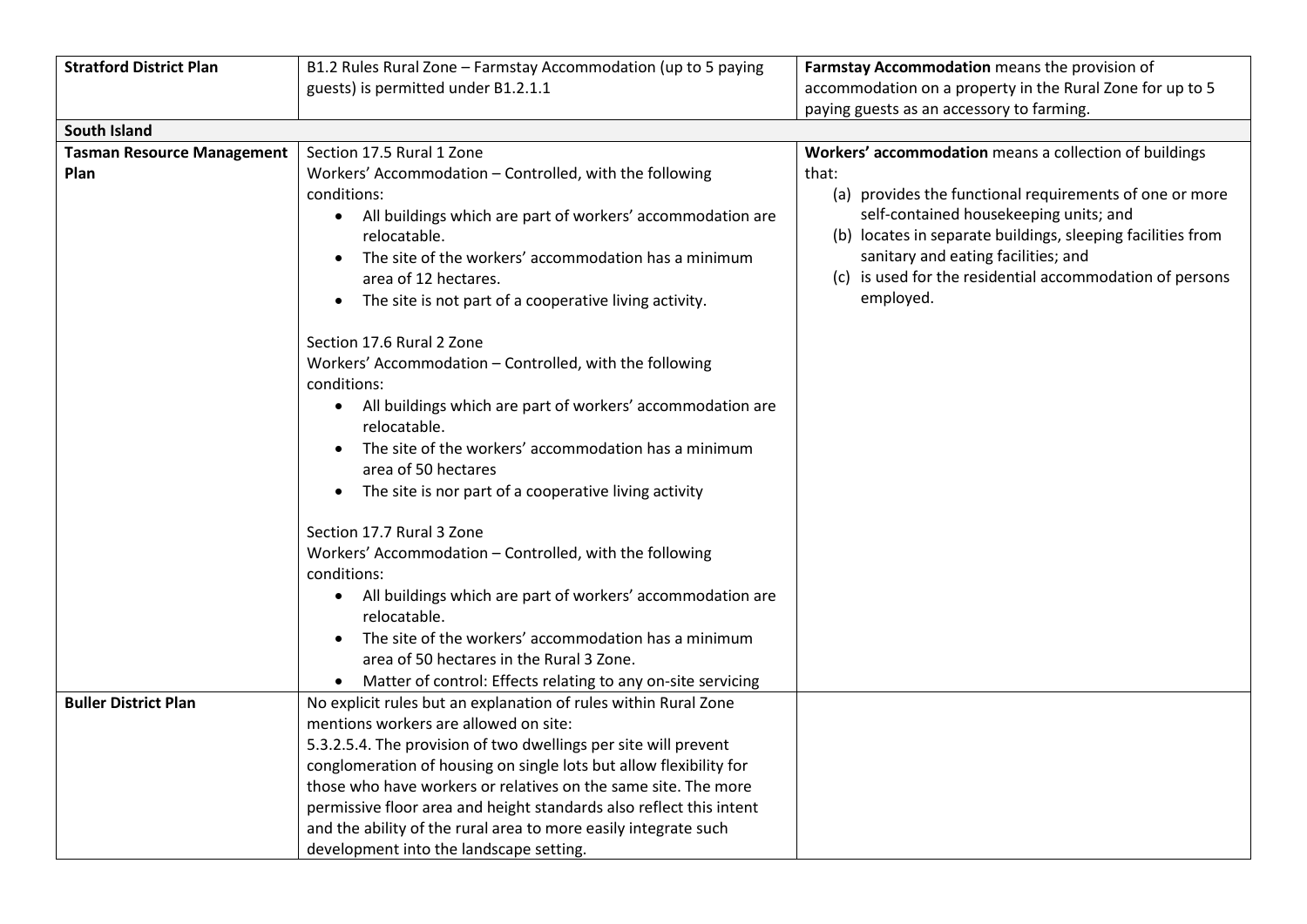| <b>Ashburton District Plan</b>    | Permitted activity if it complies with - Site Standards                | Workers Accommodation means a residential unit for the use       |
|-----------------------------------|------------------------------------------------------------------------|------------------------------------------------------------------|
|                                   | 3.9.1 Residential Density                                              | of farm workers or family members, additional to the first       |
|                                   | (a) Workers accommodation shall only be provided in the Rural B        | residential unit on a site, provided they are to be constructed  |
|                                   | and Rural C zones, on sites of greater than 10 hectares                | on a farming unit to provide accommodation for persons           |
|                                   |                                                                        | employed on that farm and that no further subdivision is         |
|                                   |                                                                        | involved. Workers accommodation shall be legally                 |
|                                   |                                                                        | encumbered to ensure that they are not separately subdivided     |
|                                   |                                                                        | from the main farming unit.                                      |
| <b>Hurunui District Plan</b>      | Rural - Hurunui Lakes Area                                             | Farm dwellings are undefined.                                    |
|                                   | Farm dwellings are specifically referenced and is a permitted activity |                                                                  |
|                                   | subject to the general 3.4.3 permitted activity standards              | Worker's accommodation is only referenced in the Building        |
|                                   |                                                                        | cluster definition - includes that area of land which contains   |
|                                   | Rural Zone and Hanmer Basin Management Area                            | the principal dwelling house, other principal buildings, and any |
|                                   | Assumed to be a permitted activity if it complies with the general     | worker's accommodation or accessory buildings, which are         |
|                                   | 3.4.3 permitted activity standards                                     | contained in an area of the property that is delineated by       |
|                                   |                                                                        | intensive shelter or amenity planting. A building cluster does   |
|                                   |                                                                        | not include any area which contains only holiday homes,          |
|                                   |                                                                        | baches, cabins, huts or similar buildings which are not          |
|                                   |                                                                        | permanently occupied and which are not associated with the       |
|                                   |                                                                        | farming operation on the property.                               |
| <b>Christchurch District Plan</b> | Provided for in terms of CER efforts / Temporary Earthquake            |                                                                  |
|                                   | <b>Recovery Activities:</b>                                            |                                                                  |
|                                   | 6.4.2.1.3 Policy - Workers' Temporary Accommodation                    |                                                                  |
|                                   | Provide for workers' accommodation in temporary locations until 31     |                                                                  |
|                                   | December 2022 through the:                                             |                                                                  |
|                                   | temporary use of permanent buildings in appropriate areas;             |                                                                  |
|                                   | temporary conversion of permanent buildings in appropriate areas;      |                                                                  |
|                                   | establishment and use of temporary accommodation units, including      |                                                                  |
|                                   | multi-unit residential complexes, in appropriate areas; while          |                                                                  |
|                                   | managing significant adverse effects.                                  |                                                                  |
| Waimakariri District Plan         | Provided for in terms of CER efforts                                   | Accommodation building means residential unit, traveller or      |
|                                   | Chapter 39 - Canterbury Earthquake Recovery                            | visitor accommodation, family flat, student or educational       |
|                                   | 39.1 Workers' temporary accommodation for the greater                  | accommodation, elderly persons housing, retirement complex,      |
|                                   | <b>Christchurch rebuild</b>                                            | or care home, or similar such activities, and any related        |
|                                   | Entire chapter - excerpt below for permitted activity                  | accessory buildings, as provided for in the district plan.       |
|                                   | Temporary use of permanent buildings for workers' temporary            |                                                                  |
|                                   | accommodation                                                          | Workers' temporary accommodation unit means a temporary          |
|                                   |                                                                        | building and related infrastructure used for workers'            |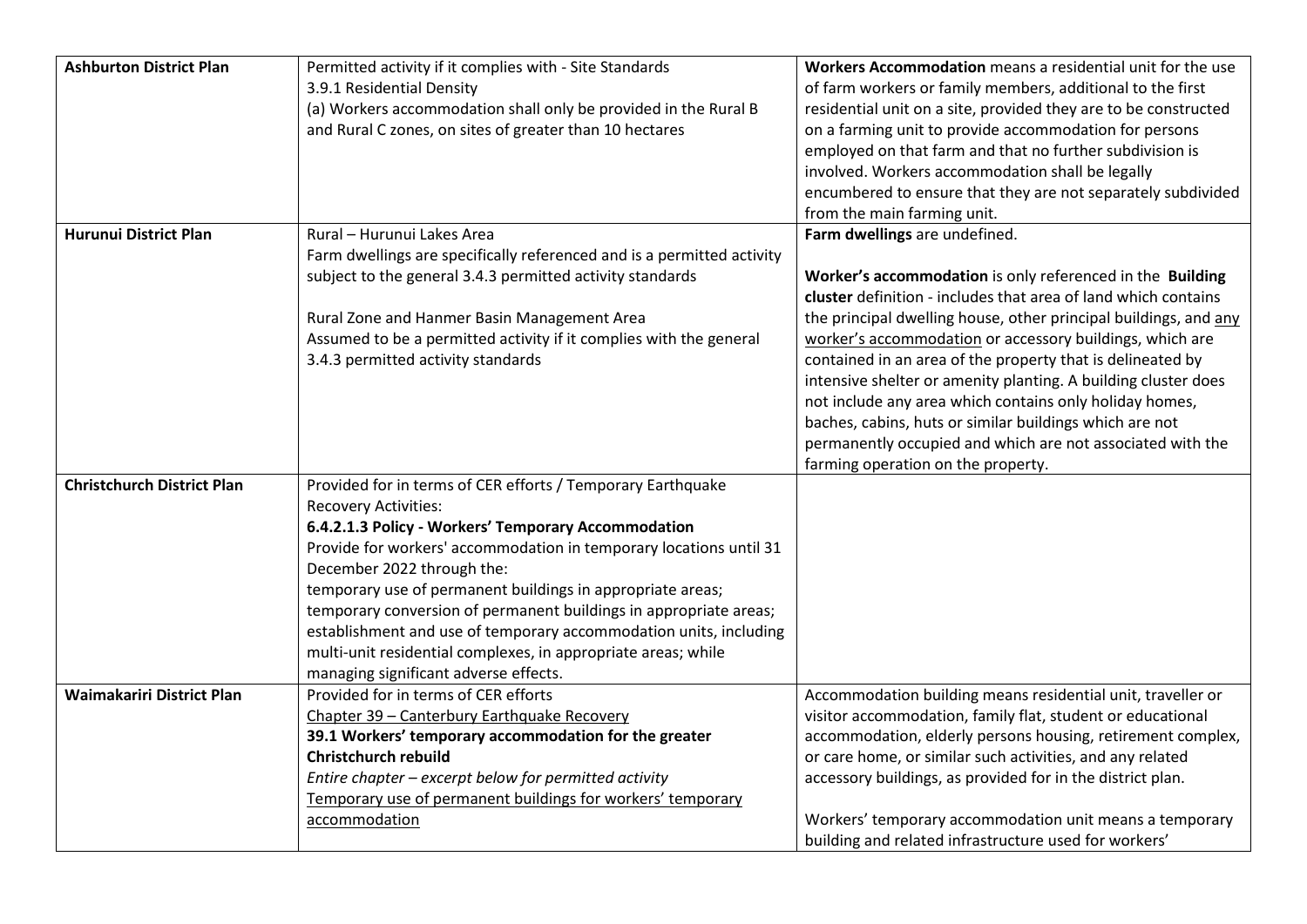|                                    | Permitted Activity - temporary use of permanent accommodation<br>buildings for workers' temporary accommodation                                                                                                                                                                                                                                                                                                                                                                                                                                                                                                                                                                                          | temporary accommodation for no more than 4 people<br>operating as a household unit with shared facilities.                                                                                                                                                                |
|------------------------------------|----------------------------------------------------------------------------------------------------------------------------------------------------------------------------------------------------------------------------------------------------------------------------------------------------------------------------------------------------------------------------------------------------------------------------------------------------------------------------------------------------------------------------------------------------------------------------------------------------------------------------------------------------------------------------------------------------------|---------------------------------------------------------------------------------------------------------------------------------------------------------------------------------------------------------------------------------------------------------------------------|
|                                    | The erection and/or use of any permanent accommodation<br>2.<br>building for temporary use for workers' accommodation is a<br>permitted activity if the following standards and terms are met:                                                                                                                                                                                                                                                                                                                                                                                                                                                                                                           | Workers' temporary accommodation complex means<br>temporary building(s), facilities and related infrastructure used<br>for workers' temporary accommodation for 5 or more people<br>either in a single unit or in two or more units on the same site.                     |
|                                    | Standards and terms<br>i. At the time the temporary use commences, the permanent<br>accommodation building complies with all relevant District Plan<br>requirements or resource consent for that permanent use; and                                                                                                                                                                                                                                                                                                                                                                                                                                                                                      | The complex may include provision of communal facilities such<br>as dining and recreation.                                                                                                                                                                                |
|                                    | ii. The temporary use for workers' temporary accommodation is<br>only for the period, or part of the period, up to 31 December 2022;<br>and                                                                                                                                                                                                                                                                                                                                                                                                                                                                                                                                                              |                                                                                                                                                                                                                                                                           |
|                                    | iii. The temporary use for workers' temporary accommodation does<br>not result in an existing activity on the site failing to comply or<br>increasing the degree of non-compliance with a rule in the District<br>Plan or resource consent; and                                                                                                                                                                                                                                                                                                                                                                                                                                                          |                                                                                                                                                                                                                                                                           |
|                                    | iv. On-site management is provided for the workers' temporary<br>accommodation.                                                                                                                                                                                                                                                                                                                                                                                                                                                                                                                                                                                                                          |                                                                                                                                                                                                                                                                           |
| <b>Waimate District Plan</b>       | Farm activities (and therefore farm buildings) are permitted subject<br>to compliance with the general Rule 7 Site Standards and Rule 8<br>Zone Standards                                                                                                                                                                                                                                                                                                                                                                                                                                                                                                                                                | Farm Building: means a building the use of which is incidental<br>to the use of the site for a farming activity (refer definition)<br>and includes residential units and accommodation used<br>predominantly for people engaged in farming activity and their<br>families |
| <b>Central Otago District Plan</b> | Seasonal workers accommodation to accommodate a maximum of<br>60 persons is a discretionary (restricted) activity. Council shall restrict<br>the exercise of its discretion to the following matters: 1. Visual<br>effects. 2. Management of the adverse effects of noise. 3.<br>Management of the adverse effects of activities conducted on site<br>that are incidental to the seasonal workers accommodation. 4. The<br>effect on the safe and efficient operation of the roading network and<br>the provision of parking. 5. The management regime for the<br>operation of the seasonal workers accommodation. 6. The provision<br>of water, wastewater, electricity and telecommunication services. | Seasonal workers accommodation means accommodation<br>units that are used for part of the year to meet labour<br>requirements in the horticulture sector and which generally<br>have sleeping and ablution facilities and a communal kitchen<br>and eating area.          |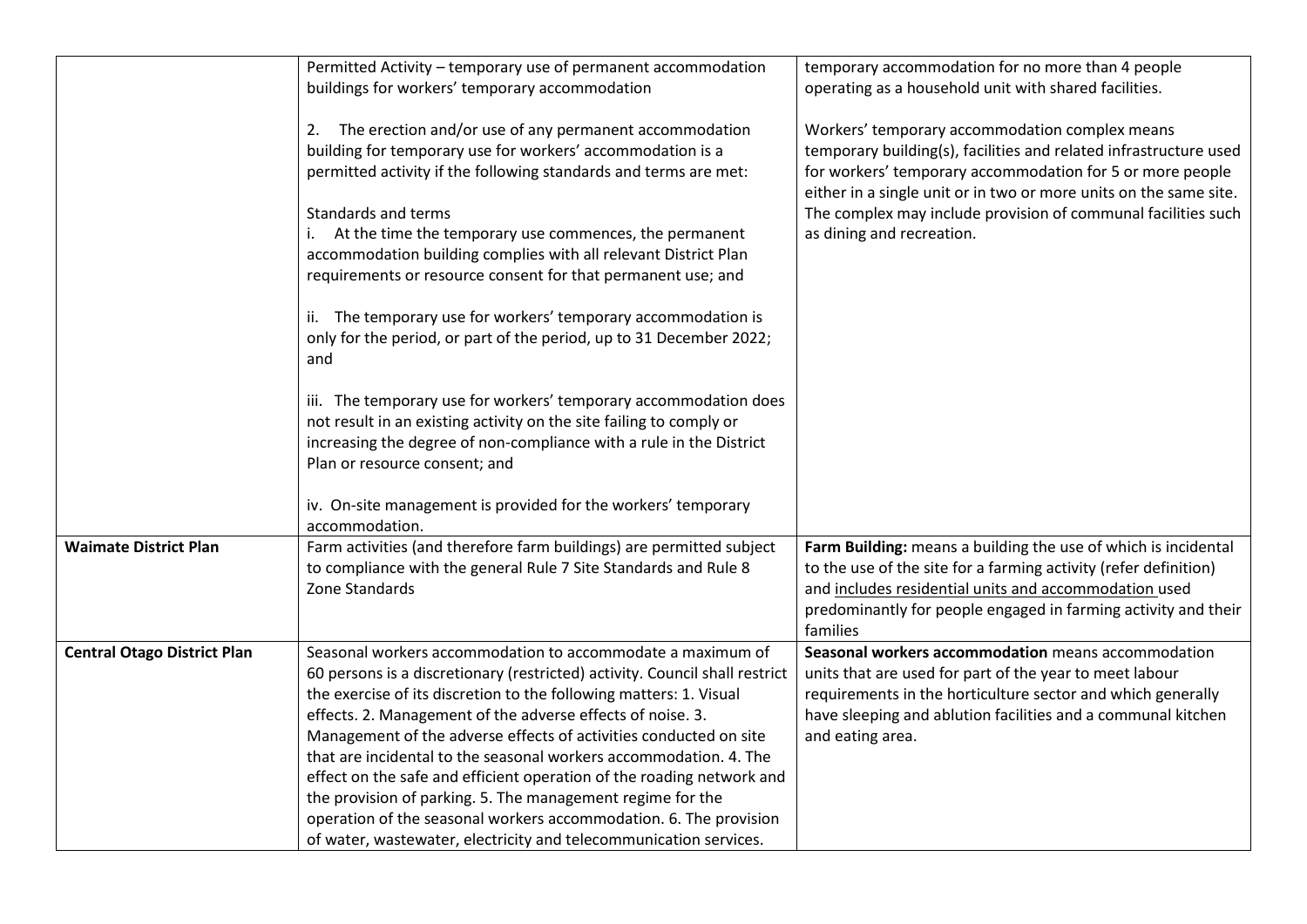|                                | Setbacks for intensive farming activities from building designed to<br>accommodate people (excluding any such buildings that are ancillary<br>to the intensive farming activity itself).                                                                                                                                                                                                                                          |                                                                                                                                                                           |
|--------------------------------|-----------------------------------------------------------------------------------------------------------------------------------------------------------------------------------------------------------------------------------------------------------------------------------------------------------------------------------------------------------------------------------------------------------------------------------|---------------------------------------------------------------------------------------------------------------------------------------------------------------------------|
| <b>Clutha District Plan</b>    | RRA.3 An additional dwelling to accommodate the staff of a property<br>owner is permitted where that dwelling remains on the same<br>certificate of title and shares the same access as the main dwelling.                                                                                                                                                                                                                        | No definition.                                                                                                                                                            |
| <b>Southland District Plan</b> | RURAL.1(2)(1) Dwellings outside of Rural Settlement Areas are<br>permitted provided that:                                                                                                                                                                                                                                                                                                                                         | Staff Dwelling means a dwelling for the residential use of farm<br>owners, farm workers or family members, provided it is<br>located on the property to which it relates. |
|                                | Maximum number is one dwelling per Computer Freehold<br>(a)<br>Register, with Additional Staff Dwellings as follows:<br>(i) one dwelling per 50 hectare - 100 hectare property;<br>(ii) two dwellings per 101 hectare - 150 hectare property;<br>(iii) three dwellings per 151 hectare - 300 hectare property;<br>(iv) four dwellings per 301 hectare - 1,000 hectare property;<br>(v) five dwellings per 1,001 hectare property. |                                                                                                                                                                           |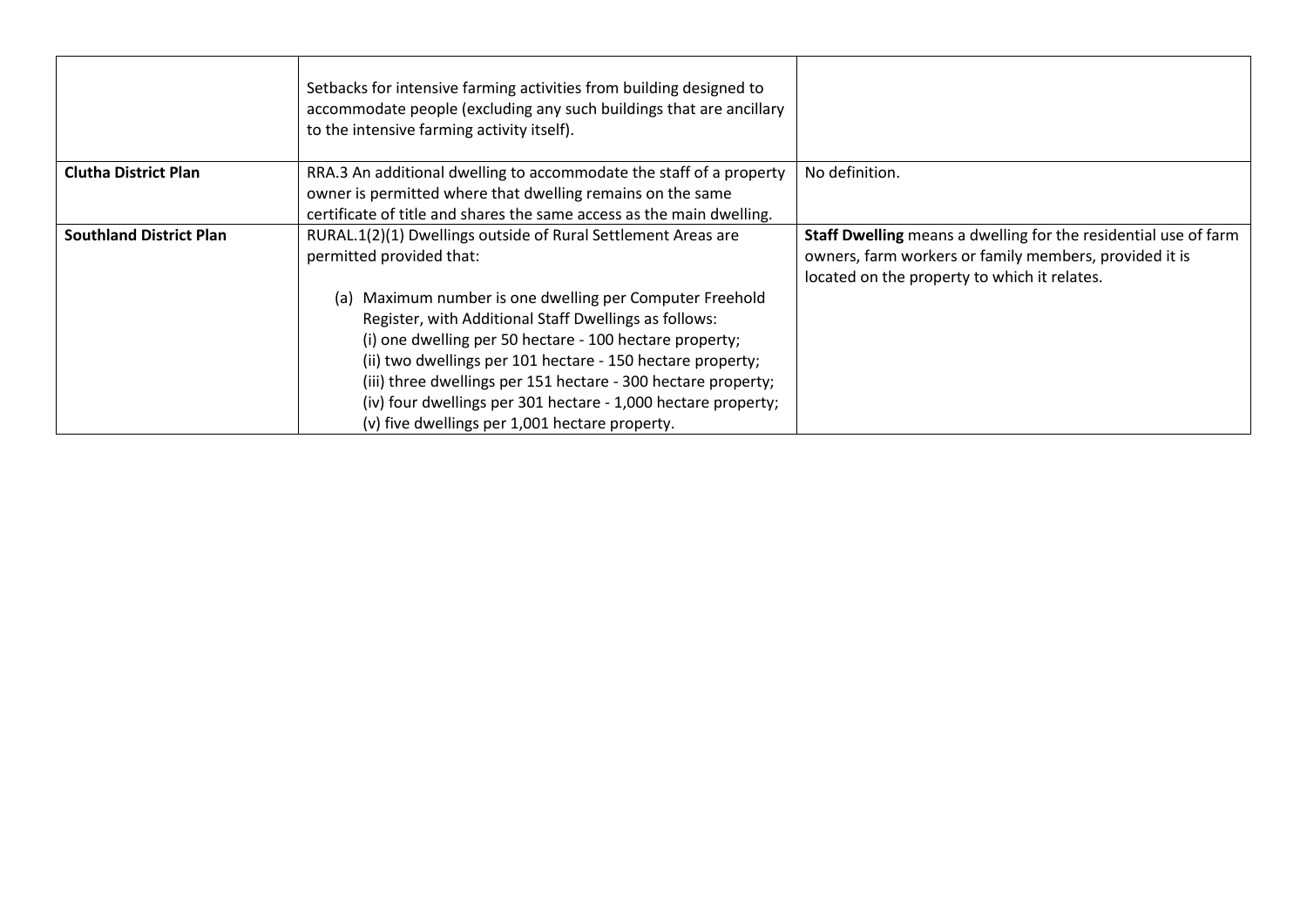# **Attachment 3: Section 32AA Assessment**

| <b>Recommended Amendment</b>                                                                                              | <b>Options Evaluated</b>                                                                                                                                                                                                                                   | <b>S32AA Assessment</b>                                                                                                                                                                                                                                                                                                                                                                                                                                                                                              |
|---------------------------------------------------------------------------------------------------------------------------|------------------------------------------------------------------------------------------------------------------------------------------------------------------------------------------------------------------------------------------------------------|----------------------------------------------------------------------------------------------------------------------------------------------------------------------------------------------------------------------------------------------------------------------------------------------------------------------------------------------------------------------------------------------------------------------------------------------------------------------------------------------------------------------|
| Processing of farm produce:<br>Amend<br>the<br>definition of<br>"Farming"<br>include<br>to<br>processing of farm produce. | <b>Option 1: Notified Provisions - do</b><br>$\bullet$<br>not include processing of farm<br>produce within the definition of<br>"Farming".<br><b>Option 2: Council's</b><br>$\bullet$                                                                      | <b>Costs and benefits</b><br>Economic<br>Options 1 and 2 have the highest economic costs. These options do not<br>recognise processing operations as a fundamental part of the network of<br>activities that support primary production. While Option 2 enables limited<br>opportunities for processing as an ancillary activity this does not provide<br>producers who grow produce on dispersed sites.                                                                                                             |
|                                                                                                                           | recommended revised definition<br>- include processing of ancillary<br>farm produce within the definition<br>of "Farming".<br><b>Option 3: Alternative Revision -</b><br>$\bullet$<br>include<br>processing<br>of farm<br>produce within the definition of | Environmental, Social and Cultural<br>Option 3 has the highest environmental, social and environmental benefits.<br>Through enabling processing operations Option 3 supports the primary<br>production sector which creates social and cultural benefits for the wider<br>community, including employment opportunities and maintaining food security.<br>Option 3 permits processing activities which are a scale anticipated within rural<br>environments. This will ensure processing operations do not result in |
|                                                                                                                           | "Farming".                                                                                                                                                                                                                                                 | environmental effects.<br><b>Efficiency</b><br>Options 3 is efficient in that it recognises processing operations as a<br>fundamental part of the network of activities that support primary production.<br>This option creates efficiencies for producers who grow produce on dispersed<br>sites and reflects the scale of effects associated with an operation                                                                                                                                                     |
|                                                                                                                           |                                                                                                                                                                                                                                                            | <b>Effectiveness</b><br>Options 1 and 2 are not effective at achieving higher order policy direction of<br>the Waikato Regional Policy Statement which seeks to support the primary<br>sector and provide for the continued operation and development of primary<br>production activities. The imposition of a consenting regime provides an                                                                                                                                                                         |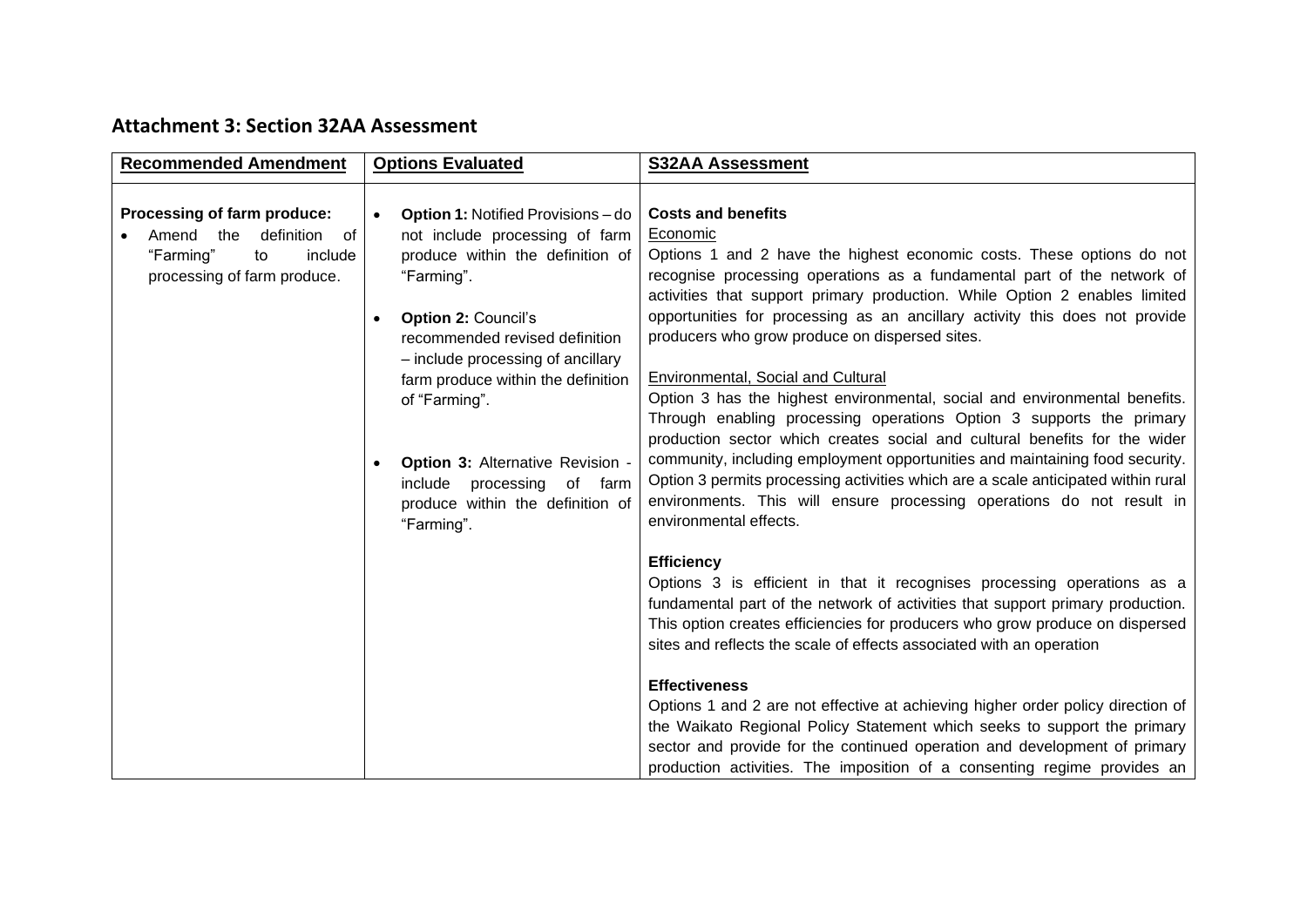|                                                                                                                                          |                                                                                                                                                                                                                                                              | element of uncertainty or discouragement for processing operations which are<br>a fundamental part of the network of activities that support primary production.<br><b>Risks</b><br>There is no known risk due to insufficient information.                                                                                                                                                                                                                                                                                                                                                                                                                                                                                                                                                                                                                                                                                                                                                                                                                                                                                                                                                                                                                                                                                                                                                                                                                                      |
|------------------------------------------------------------------------------------------------------------------------------------------|--------------------------------------------------------------------------------------------------------------------------------------------------------------------------------------------------------------------------------------------------------------|----------------------------------------------------------------------------------------------------------------------------------------------------------------------------------------------------------------------------------------------------------------------------------------------------------------------------------------------------------------------------------------------------------------------------------------------------------------------------------------------------------------------------------------------------------------------------------------------------------------------------------------------------------------------------------------------------------------------------------------------------------------------------------------------------------------------------------------------------------------------------------------------------------------------------------------------------------------------------------------------------------------------------------------------------------------------------------------------------------------------------------------------------------------------------------------------------------------------------------------------------------------------------------------------------------------------------------------------------------------------------------------------------------------------------------------------------------------------------------|
| <b>Workers Accommodation:</b><br>Amend the Rural Zone rules to<br>workers<br>provide<br>for<br>accommodation as a permitted<br>activity. | <b>Option 1: Notified Provisions - do</b><br>not include provision for workers<br>accommodation.<br>Option 2: Alternative Revision -<br>$\bullet$<br>amend the Rural Zone rules to<br>provide<br>for<br>workers<br>accommodation as a permitted<br>activity. | <b>Costs and benefits</b><br>Economic<br>Options 1 has the highest economic costs as it will not enable the horticultural<br>sector to provide accommodation for seasonal and permanent workers. This<br>may limit the ability for the sector to access the required labour, particularly with<br>seasonal work.<br>Environmental, Social and Cultural<br>Option 2 has the highest environmental, social and environmental benefits.<br>Providing worker accommodation on-site creates opportunities for primary<br>production industries to better manage their workforce and to enhance<br>employee relationships. It also reduces the amount of car travel that workers<br>will need to undertake to access their place of employment.<br><b>Efficiency</b><br>Options 2 is efficient in that it recognises the horticultural needs to provide for<br>workers accommodation in the rural environment particularly for seasonal<br>workers under the Recognised Seasonal Employer scheme.<br><b>Effectiveness</b><br>Options 1 is not effective at achieving higher order policy direction of the<br>Waikato Regional Policy Statement which seeks to support the primary sector<br>and provide for the continued operation and development of primary production<br>activities. The horticultural sector requires access to labour and the provision,<br>where necessary, of farm workers' accommodation that addresses permanent<br>and seasonal worker accommodation needs. |